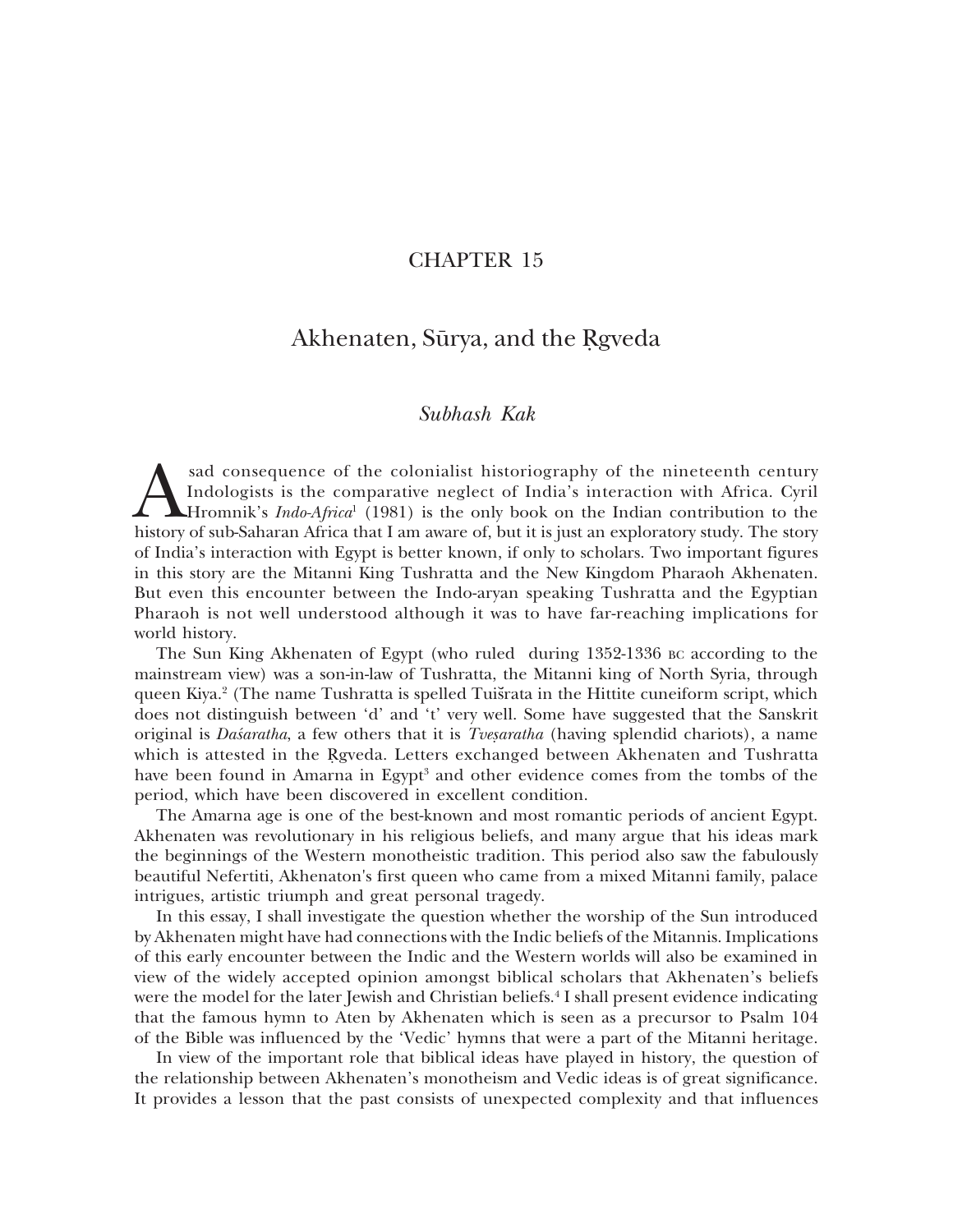have flowed in different directions. I am not suggesting that the encounter between India and West Asia was one-sided; India must also have been changed in many ways.

#### THE MITANNI

The Mitanni, who worshipped Vedic gods, were an Indic kingdom that had bonds of marriage across several generations with the Egyptian 18th dynasty to which Akhenaten belonged. The Mitanni were known to the Egyptians as the Naharin (N'h'ryn'), connected to the river (nahar), very probably referring to the Euphrates. At its peak, the Mitanni empire stretched from Kirkuk (ancient Arrapkha) and the Zagros mountains in western Iran in the east, through Assyria to the Mediterranean sea in the west. Its centre was in the region of the Khabur River, where its capital, Wassukkani was probably located (Figure 1).



Figure 1

The first Mitanni king was Sutarna I (good sun). He was followed by Baratarna I (Paratarna, great sun), Parasuksatra (ruler with axe), Saustatar (Sauksatra, son of Suksatra, the good ruler). Paratarna II, Artadāma (Rtadhāman, abiding in cosmic law), Sutarna II, Tushratta (Daśaratha), and finally Matiwazza (Mativāja, whose wealth is thought) during whose lifetime the Mitanni state appears to have become a vassal to Assyria.

The early years of the Mitanni empire were occupied in the struggle with Egypt for control of Syria. The greatest Mitanni king was Sauksatra who reigned during the time of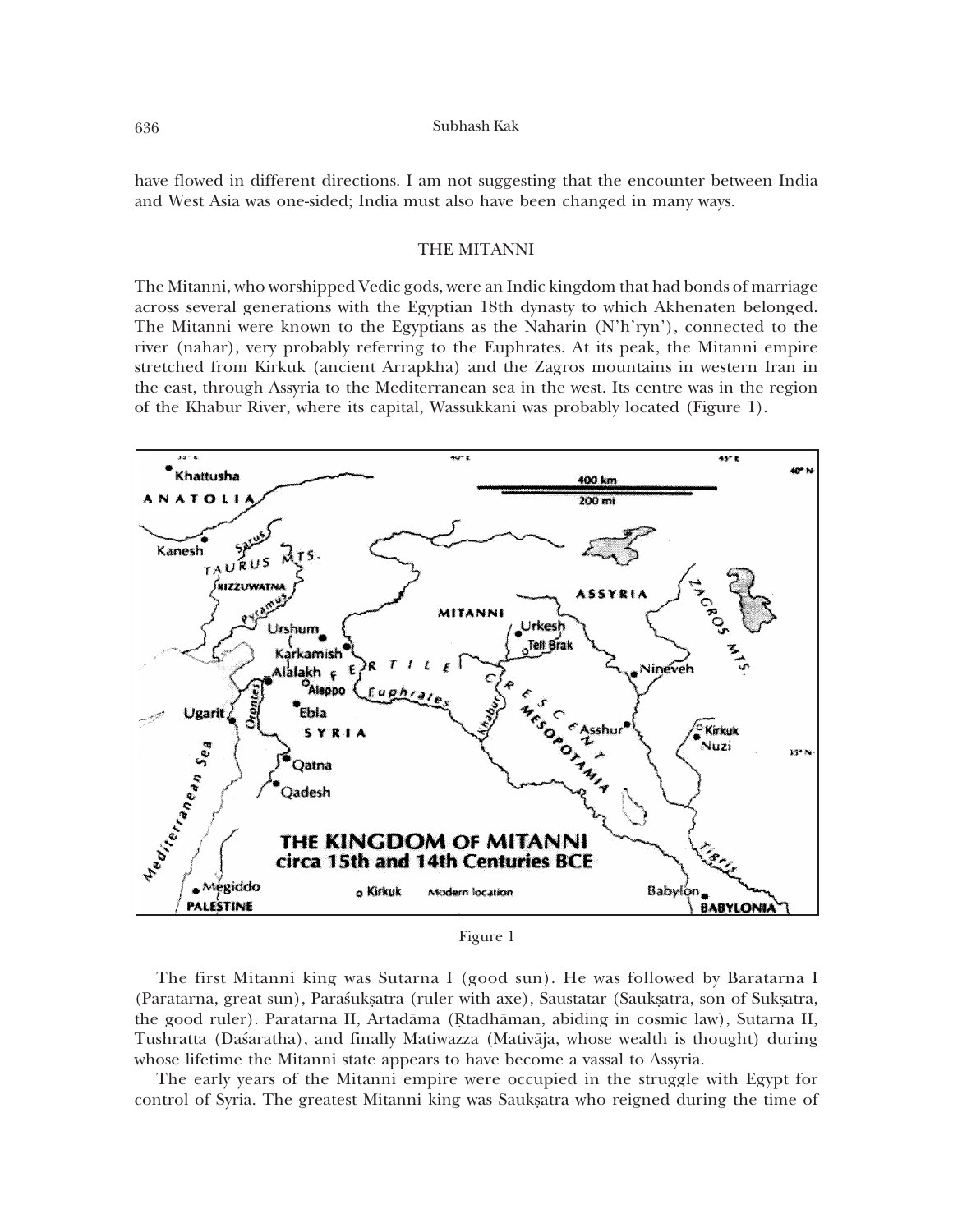Tuthmose III. He was said to have looted the Assyrian palace at Ashur. Under the reign of Tuthmose IV, more friendly relations were established between the Egyptians and the Mitanni.

The daughter of King Artadāma was married to Tuthmose IV, Akhenaten's grandfather, and the daughter of Sutarna II (Gilukhipa) was married to his father, Amenhotep III, the great builder of temples who ruled during 1390-1352 BC ("khipa" of these names is the Sanskrit Ksipā, night). In his old age, Amenhotep wrote to Tushratta many times, wishing to marry his daughter, Tadukhipa. It appears that by the time she arrived, Amenhotep III was dead. Tadukhipa was now married to the new King Akhenaten, becoming famous as the Queen Kiya (short for Khipa).

The Egyptian kings had other wives as well. Akhenaten's mother, Tiye, was the daughter of Yuya, who was a Mitanni married to a Nubian. It appears that Nefertiti was the daughter of Tiye's brother Ay, who was to become king himself. The 18th dynasty had a liberal dose of Indic blood.

But how could an Indic kingdom be so far from India, near Egypt? A plausible scenario is that after catastrophic earthquakes dried up the Sarasvati river around 1900 BC, many groups of Indic people started moving West.<sup>5</sup> This idea of westward movement of Indic people is preserved in the Vedic and Puranic texts.<sup>6</sup>

We see Kassites, a somewhat shadowy aristocracy with Indic names and worshipping Sūrya and the Maruts, in western Iran about 1800 BC. They captured power in Babylon in 1600 BC, which they were to rule for over 500 years. The Mitanni, another group that originated thus, ruled northern Mesopotamia (including Syria) for about 300 years, starting 1600 BC, out of their capital of Vasukhani. (For Mitanni names, I give standard Sanskrit spellings rather than the form that we find in inscriptions in the inadequate cuneiform script, such as Wassukkani for Vasukhāni, 'a mine of wealth'.) Their warriors were called marya, which is the proper Sanskrit term for it.

In a treaty between the Hittites and the Mitannian, Indic deities Mitra, Varuna, Indra, and Nāsatya (Aśvins) are invoked. A text by Mitannian named Kikkuli uses words such as aika (eka, one), tera (tri, three), panza (pañca, five), satta (sapta, seven), na (nava, nine), vartana (vartana, round). Another text has babru (babhru, brown), parita (palita, grey), and pinkara (*pingala,* red). Their chief festival was the celebration of *visuva* (solstice) very much like in India. It is not only the kings who had Sanskrit names; a large number of other Sanskrit names have been unearthed in the records from the area.

Documents and contract agreements in Syria mention a warrior caste that constituted the elite in the cities. The ownership of land appears to have been inalienable. Consequently, no documents on the selling of landed property are to be found in the great archives of Akkaidan documents and letters discovered in Nuzi. The prohibition against selling landed property was dodged with the stratagem of 'adopting' a willing buyer against an appropriate sum of money.

Information of the mythology of the Hurrians of the Mitanni is known from related Hittite and Ugaritic myths. The king of the gods was the weather god Teshub who had violently deposed Kumarbi paralleling the killing of Vrtra by Indra. Major sanctuaries of Teshub were located at Arrapkha (modern Kirkuk) and at Halab (modern Aleppo) in Syria. Like Indra, Teshub also had a solar aspect. In the east his consort was the goddess of love and war Shaushka (Venus), and in the west the goddess Hebat (Hepat). In addition, a considerable importance was attributed to impersonal gods such as heaven and earth as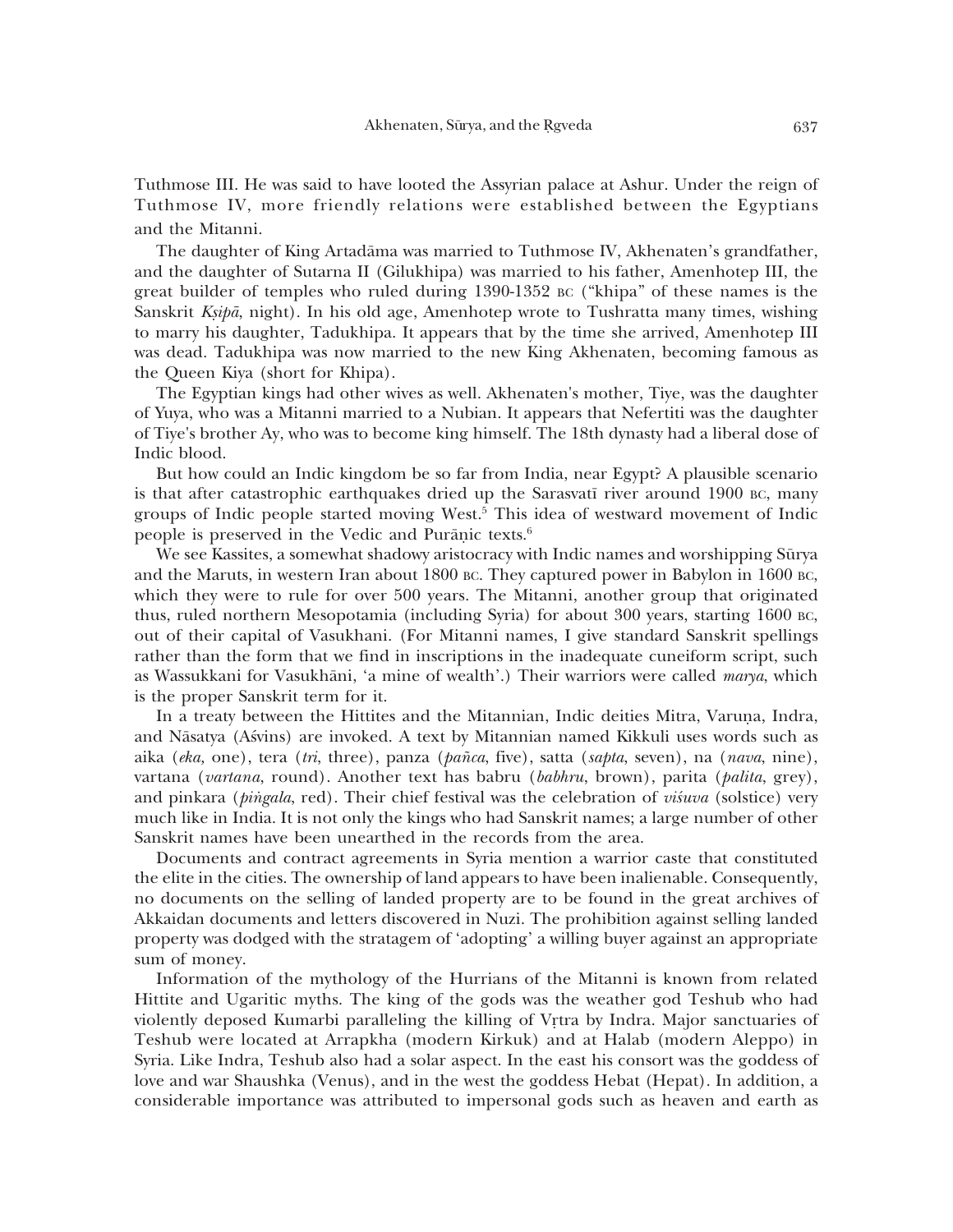well as to deities of mountains and rivers. Temple monuments of modest dimensions have been unearthed.

The general Indic influence in the area may also be seen in the comprehensiveness of the god lists. The most 'official' god list, in two Ugaritic copies and one Akkadian translation, consists of 33 items,<sup>7</sup> exactly as is true of the count of Vedic gods. These gods are categorized into three classes, somewhat like the three classes of the Vedic gods, although there are difference in details.

Greek accounts tell us that the Ugaritic believed in a cosmic egg out of which the earth emerged which is reminiscent of brahmanda of the Vedic view.

How do we know that the Mitanni were Indic and not Iranian? There are several reasons, but to be brief, I shall only give three: (1) the deities Indra, Mitra, Varuna, and Nāsatya are Indian deities and not Iranian ones, because in Iran Varuna is unknown and Indra and Nāsatya appear as demons; (2) the name Vasukhāni makes sense in Sanskrit as a 'mine of wealth' whereas in Iranian it means 'good mine' which is much less likely; (3) satta, or sapta, for seven, rather than the Iranian word hapta, where the initials' has been changed to 'h'.

Why could not the Mitanni be the descendents of a pre-Vedic people as in the Gimbutas model<sup>8</sup> of the spread of the Indo-Iranian people from the Kurgan culture of the steppes of Central Asia? They would then have had no particular affinity for Indic deities. If the pre-Vedic people in Central Asia already had Indic deities, how would these small bands of people impose their culture and language over what was perhaps the most densely populated region of the ancient world. Furthermore, that view does not square with our knowledge of the astronomical tradition within India. The Vedic Samhitas have very early astronomical and its geography is squarely within India. The Vedanga Jyotisa, a late Vedic text, already belongs to the middle of the second millennium BC. The earlier texts remember events within the Indic geographical area going back to the third and the fourth millennia  $BC^9$ The theory of a proto-Indo-aryan people in Iran from whom the Aryans of India descended<sup>10</sup> in the second millennium BC does not work for the same reasons.

The idea of invasion or large-scale immigration of outsiders into India displacing the original population in the middle of the second millennium BC has been rejected since it is not in accord with archaeological facts, skeletal records, and the continuity of the cultural tradition.<sup>11</sup> In a recent synthesis,<sup>12</sup> it was concluded that 'there is no archaeological or biological evidence for invasions or mass migrations into the Indus Valley between the end of the Harappan Phase, about 1900 BC and the beginning of the Early Historic period around 600 вс.' Other scholars see no break in the cultural tradition between 4500 вс and 600 вс.

The Indian textual tradition also does not permit us to accept the Gimbutas model because of the length of time required for the rise of the voluminous Indian literature.<sup>13</sup> Pāniņi already in the 500  $\rm{gc}$  knows<sup>14</sup> of the Bhārata and the Mahābhārata in one of his sūtras (6.2.38). This means that the epic was substantially complete by 500 BC, although it may have undergone further modifications and interpolations in subsequent centuries. The evidence of the sūtra by Pāṇini seems to have escaped most historians although V.S. Agrawala did call attention to it decades ago.<sup>15</sup>

The Mahābhārata tradition itself acknowledges that the text was originally 8,800 verses, composed by Krsna Dvaipāyana Vyāsa, when it was still called Jaya. Later, it was enlarged to 24,000 verses and came to be called Bhārata. It was transmitted by Vyāsa to Vaisampāyana and finally recited by Ugraśravas as the familiar Mahābhārata of the 100,000 verses; the two latter bards appear thus to be responsible for its enlargements. Since the enlargements of the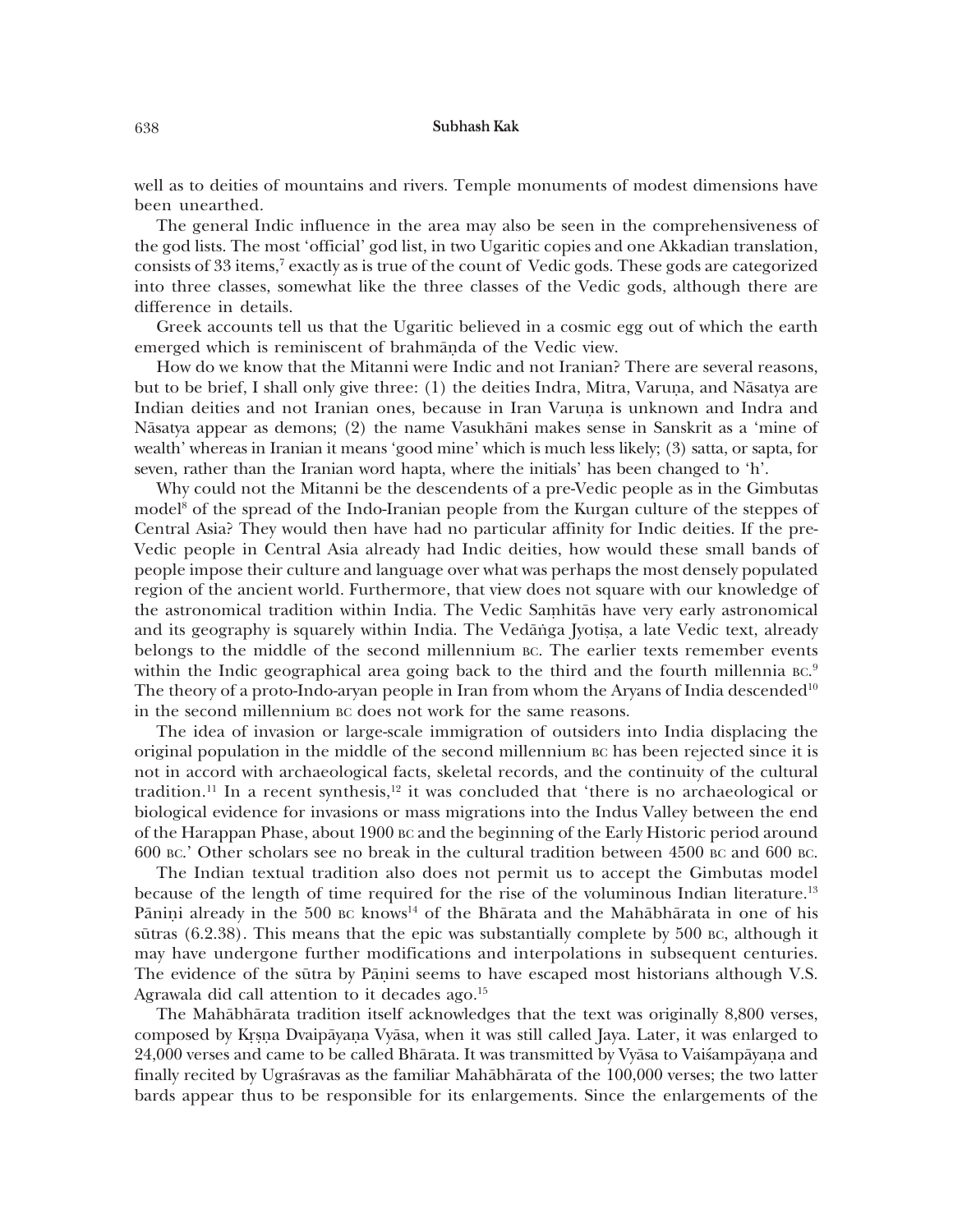Mahābhārata are likely to have stretched over several centuries, it is unlikely that the text would not remember the migrations out of Central Asia as is required in the Gimbutas model.<sup>16</sup>

Furthermore, the astronomical references<sup>17</sup> related to the Asvamedha rite in the Mahābhārata point to its extreme antiquity going back to the 4th millennium BC, which cannot be squared with the Gimbutas model.

## INDIC NAMES IN WEST ASIA

Over fifty years ago, Roger T. O'Callaghan and W.F. Albright published in Analecta Orientalia of Rome a list of 81 names (13 from the Mitanni, 23 from the Nuzi, and 45 from the Syrian documents) with Indic etymologies. Out of the list, Dumont provided the etymology of 45 names in the much more readily available *Journal of the American Oriental Society* of 1947.<sup>18</sup> A few of these names with the Sanskrit cognates in parentheses are:

Abirata (Abhirata, pleased, contented) Aitagama (Etagama, with the gait of an antelope) Aitara (the son of Itara) Artamanyu (Rtamanyu, revering the divine Law) Ardzawīya (Ārjavīya, straight, honest) Bīrasēna (Vīrasena, possessing an army of heroes) Biridāšwa (Brhadaśva, possessing a great horse) Bardašwa (Vārddhāśva, the son of Vrddāśva) Bāyawa (Vāyava, the son of Vāyu) Bīryašura (Vīryašūra, the hero of valour) Bīryawādza (Vīryavāja, owning the prize of valour) Bīryasauma (Vīryasoma, the moon-god of valour) Bīrya (Vīrya, valour) Indarota (Indrota, upheld by Indra) Kalmašūra (Karmaśūra, the hero of action) Purdāya (Purudāya, giving much) Ručmanya (Rucimanya, revering light) Satuara (Satvara, swift) Šaimašūra (Ksemaśūra, the hero of security) Subandu (Subandhu, being good kinsmen) Sumāla (having beautiful garlands) Sumīda (Sumīdha, bountiful) Swardāta (Svardāta, given by heaven) Tsitriyara (Citrya-rai, having distinguished property) Urudīti (Urudīti, having wide splendour) Warasama (Varasama, equal to the best) Wāsasatta (Vāsasāpta, possessing seven dwellings) Wasdāta (Vasudāta, given by the Vasus) Yamiuta (Yamyūta, favoured by Yamin)

Analysing the names, Dumont concludes that the names are clearly Indic and not Iranian. The initials is maintained and the group  $\dot{x}v$  is represented by the similar sounding  $\ddot{x}w$  and not the Avestan *aspo*. Also, most of the names are bahuvrihi or tatpurusa compounds.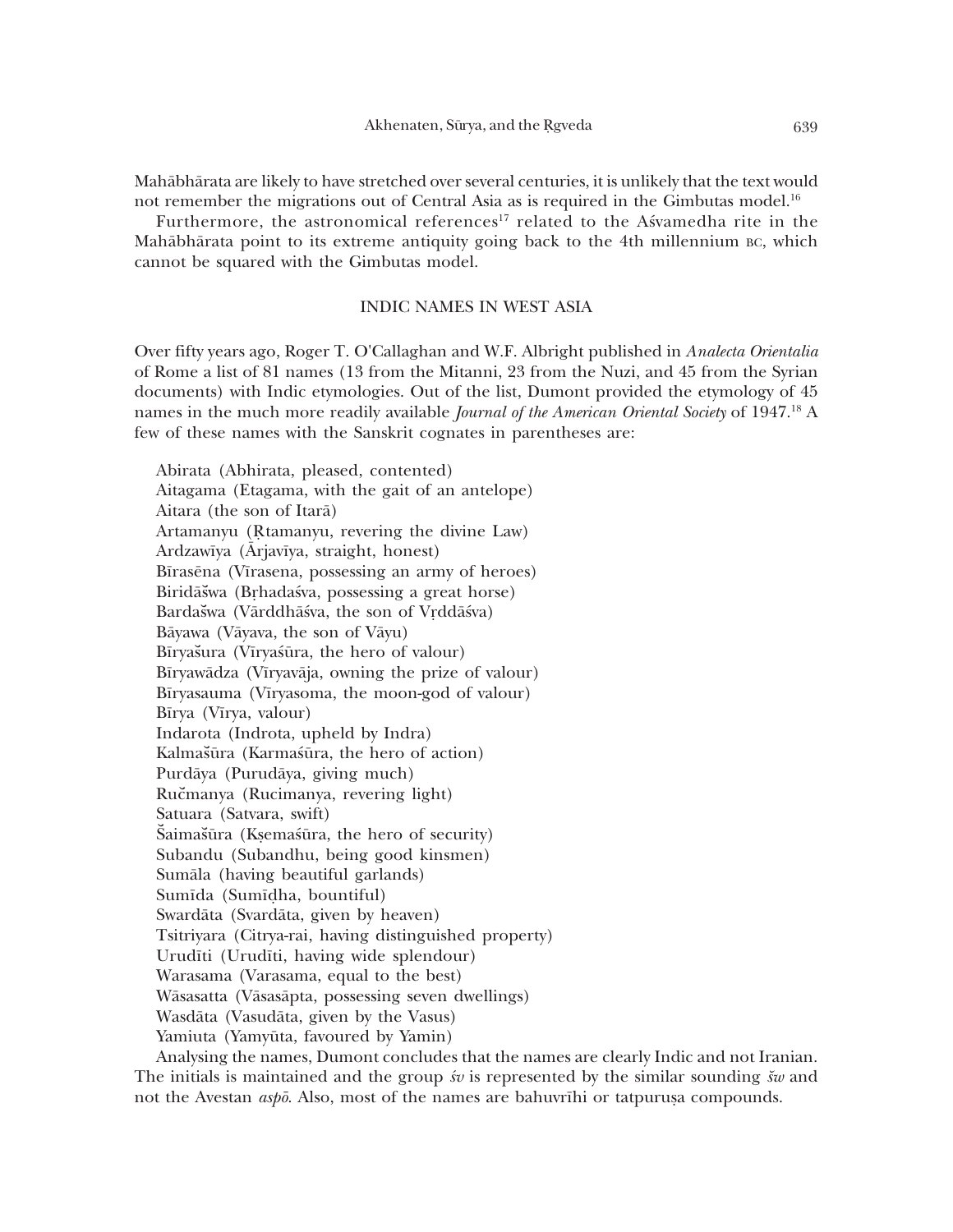Considering the language, it is clearly an Indic dialect because the initial  $\dot{v}$  is replaced by b, while medial v becomes the semivowel w. Like Middle Indic (Prākrīt) dialects, the medial  $pt$  transforms into  $tt$ , as in sapta becoming satta.

Dumont stresses its relationship to Sanskrit in the characteristic patronymic names with the vrddhi-strengthening of the first syllable, like in Saumati (the son of Sumati) or Sausapti (the son of Susapti). The worship of the Vedic gods like Indra, Vāyu, Svar, Soma, Rta, Vasus has already been noted.

The fact the Mitanni names suggest a Middle Indic dialect supportive of the thesis that the emigration of the various groups from India took place after the early Vedic period had come to an end.

## **VEDIC RELIGION IN WEST ASIA**

Our argument actually goes beyond the presence of people in West Asia whose languages were Indic, as was the case with the Mitanni. There is evidence that Indic religion and culture had adherents even outside of groups with Indic speech.

The Avesta speaks of the struggle between the worshippers of Ahura-mazda and the *daevas*. This opposition in the Zoroastrian texts is expressed as one between the Mazdayasnas and the Daevayasnas. It is a conflict in which Zoroaster wished to defeat and convert the worshippers of the *daeva* religion. The Yasts speak of legendary heroes and kings who participated in the struggle. The wars against the Daevayasnas by Vištāspa (Yt. 5.109, 113; 9.30-31), Jāmāspa (Yt. 5.68-70), and Vistaru of the Naotara family (Yt. 5.76-77) represent this ongoing conflict in the historical period.<sup>19</sup>

In the Vendidad, the Zoroastrians are encouraged to take possession of the lands, water, and harvests of the *daeva* worshippers (Vd. 19.26). Elsewhere (Vd. 7.36-40), it is recommended that the art of medicine should be first tried on the daeva-worshippers and if they survive then it should be attempted on the Mazdayasnians.<sup>20</sup>

Although the Zoroastrian heresy triumphed in Iran and the great Persian kings of the middle of first millennium BC followed the religion of Ahuramazda, the  $da\bar{e}va$  worshippers survived, especially in the west, in the Mesopotamian religion.

Whether Zarathuštra belonged to the second millennium BC or later,<sup>21</sup> it is clear that the Vedic gods survived for a pretty long time in corners of Iran. The evidence of the survival of the Vedic gods from the *daiva*-inscription of Xerxas (ruled 486-465 BC). The revolt by the daēva worshippers in west Iran is directly referred to:

Proclaims Xerxes the King: When I became king there is among these countries one which was in rebellion. Afterwards Ahuramazdā bore me aid. By the favour of Ahuramazdā I smote that country and put it down in its place.

And among these countries there was a place where previously *daiva* were worshipped. Afterwards, by the favour of Ahuramazda I destroyed that sanctuary of daiva, and I made proclamation. 'The daiva shall not be worshipped!' Where previously the *daiva* were worshipped, there I worshipped Ahuramazdā at the proper time and in the proper manner. And there was other business that had been done ill. That I made good. That which I did, all I did by the favour of Ahuramazdā. Ahuramazdā bore me aid until I completed the work.

The analysis of early Persian history has shown that the Māzandarān, the region south of the Caspian sea and the Alburz mountain range, remained for long a centre of  $da\bar{e}va$  worship. It has been suggested that the Xerxes inscription refers to the suppression of these people.

640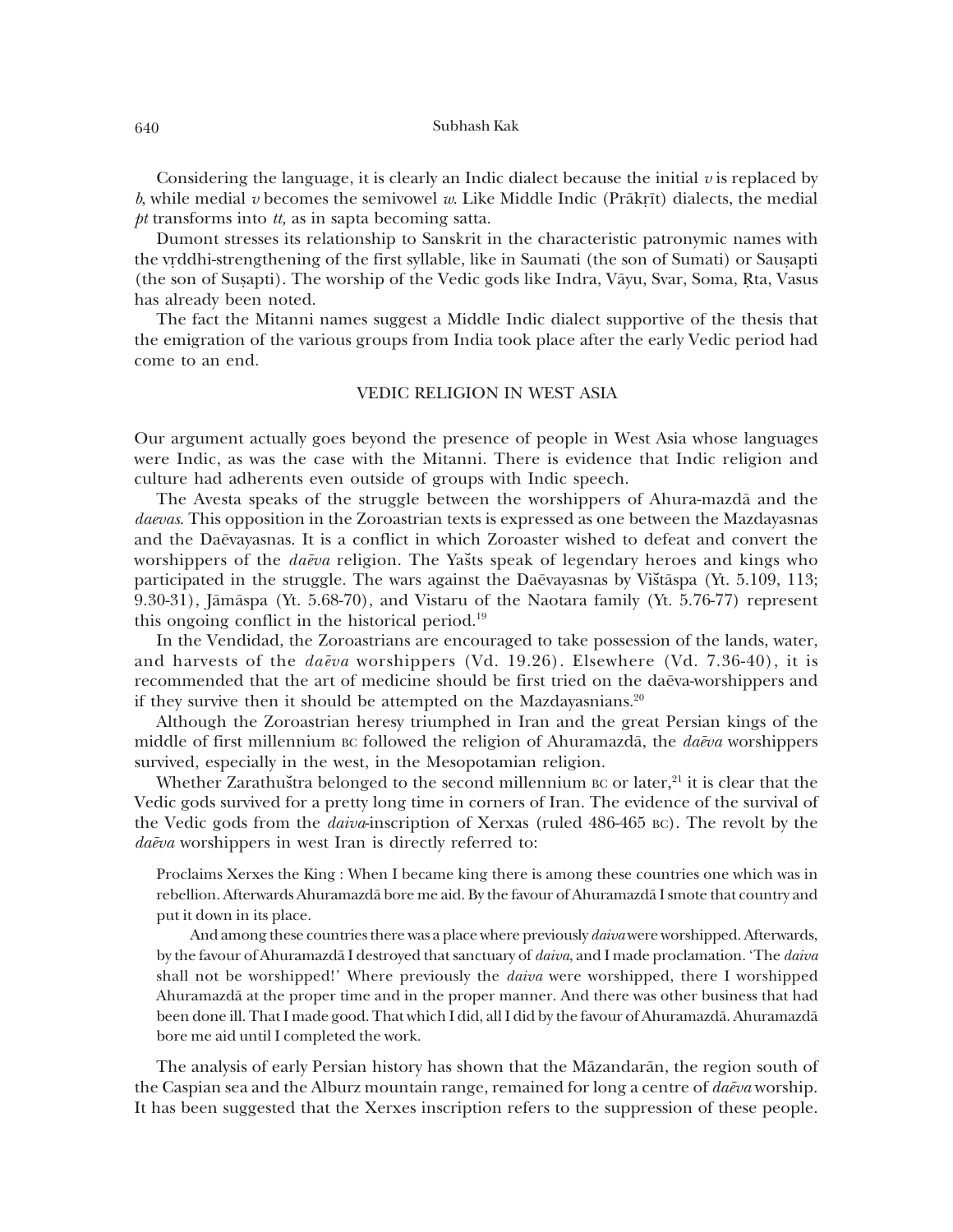Burrow takes the *daeva* worshipping people to be proto-Indo-aryans and sees them as the remnants of a population that stretched from West Asia to India. The Iranians coming down from the northeast drove a wedge between this belt, leading to the eventual assimilation of the western *daēva* worshippers in the course of centuries.

Irrespective of what the original movement of the Indo-aryans was before the fourth or fifth millennium BC, it is clear that since their Indian branch recognizes the geography of only their region, it is either necessary to push back the proto-Indo-aryan phase to the fourth or the fifth millennium BC or to postulate their movement out of India as is suggested in the Puranas.

## **AKHENATEN'S RULE**

Akhenaten ("glory of the Aten") ascended the throne as Amenhotep ("Amun is content") IV but he changed his name to honour Aten ("One god" represented as the solar disc) in his sixth regnal year. Aten is the deification of the disc of the sun god, Ra, who was also represented by the eye.

Akhenaten moved his capital from Thebes to Akhetaten ("Horizon of Aten"), now known as Amarna, where palaces and buildings were built from mud brick, and in which he built a splendid temple to Aten filled with religious art.

After his father's death, he built temples on the perimeter of the famous Temple of Amun at Karnak and dedicated them to Aten, rather than Amun ("the Hidden One", the principal deity at the time, also known as Amen). He erased the names of other gods, particularly Amun, and he also erased his father's name wherever he found it.

Some argue that Akhenaten introduced monotheism by the banishment of all deities excepting his chosen one. He has been seen as a precursor to the Old Testament prophets, and thus to the Abrahamic religions.<sup>22</sup> But it is equally plausible that he was influenced by the belief in "One Truth" behind appearances of the Vedic system through the three generations of queens in his family from the Mitannis.

The importance of the Vedic element appears to be reflected in the mysticism of the Egyptian Book of the Dead (from 1600 вс on). Nevertheless, the cult of the dead and resurrection remained the most important element of the Egyptian religion. This cult continues to form the cornerstone of the three Abrahamic faiths.

Akhenaten was succeeded by Smenkhkara, believed by some to be Nefertiti herself, and soon afterwards by Tutankhaten, Akhenaten's son by Tadukhipa (Kiya) under the regentship of Ay. Akhenaten was a fanatic and the country had suffered a great deal during his reign. The nobles now reversed course. Tutankhaten changed his name to Tutankhamen (to invoke Amun), but before he could consolidate power he was dead at the age of sixteen after a rule of just nine years. His tomb was discovered intact in 1922 and now he is widely known as the Boy King.

Tutankhamen was followed by Ay, Nefertiti's father, who ruled for four years. He, in turn, was followed by the general Horemheb, who now erased all records of Akhenaten, and his successors. The new city was abandoned, and worship of the Amun was reestablished. Akhenaten's disappeared from Egyptian history, and he was referred to as "that heretic" or "rebel", until the reconstruction of the history in modern times. Yet, his idea of a jealous god lived on, and prospered.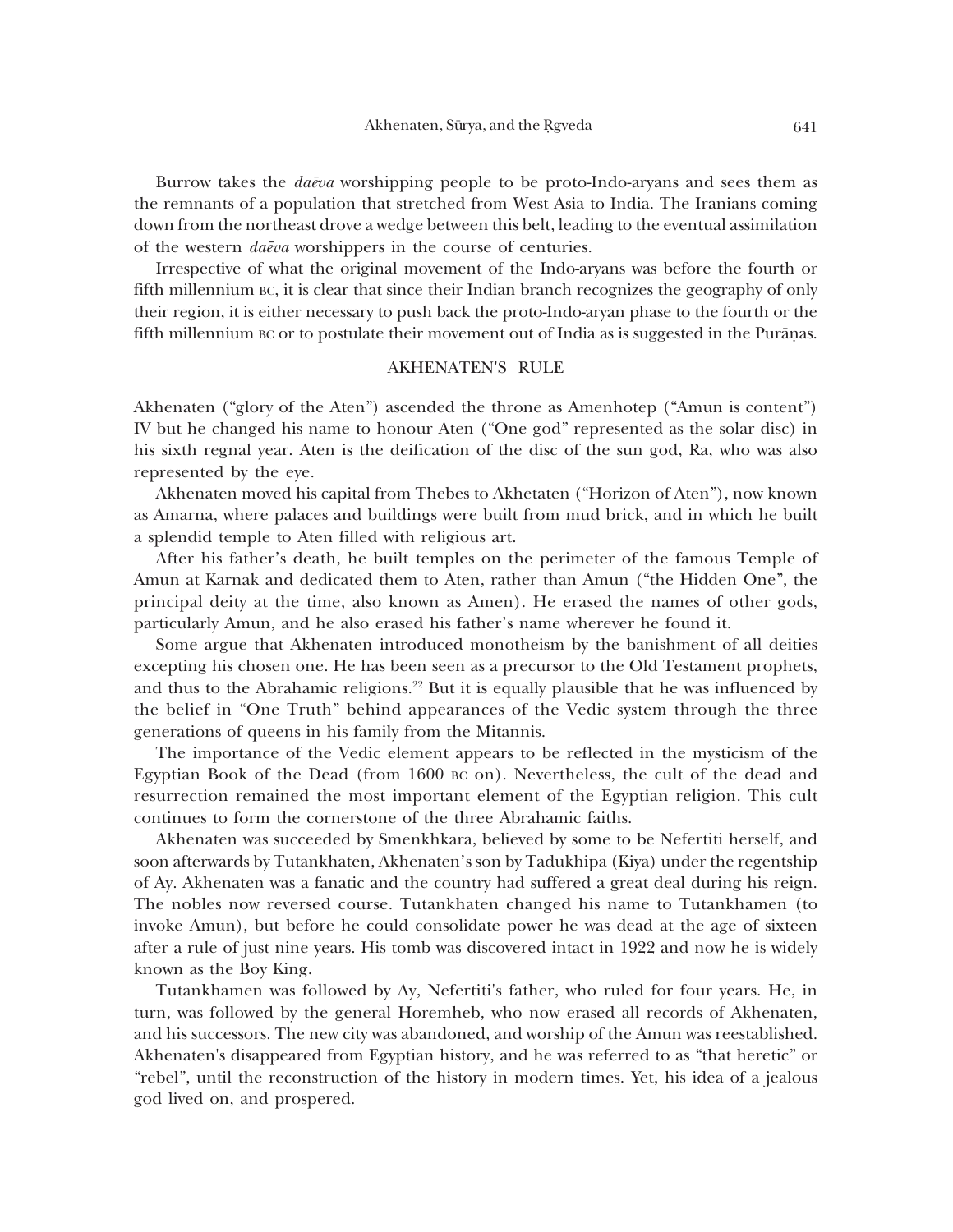## LETTERS, RELIGION, AND THE END OF TUSHRATTA

The context to the Amarna correspondence, in which there are letters between the Egyptian, Mitanni, and other neighbouring kings, is provided in the book edited by Cohen and Westbrook.<sup>23</sup> These diplomatic letters, totalling nearly 400, were written in a space of about thirty-five years from about 1370 to 1335, from the end of the reign of Amenhotep III to the death of Tutankhamen. The texts were written in a dialect known as Western Peripheral Akkadian which was the lingua franca of the Near East, though one letter from Tushratta, is written in Hurrian.

Here is an extract from a letter by Tushratta to Amenhotep III, Akhenaten's father: "My father loved you, and you loved my father still more. And my father, because of his love, has given my sister to you... Behold, one chariot, two horses, one male servant, out of the booty from the land of Hatti I have sent you. And as a gift for my brother, five chariots and five teams of horses I have sent you. And as a gift for Gilukhipa, my sister, one set of gold pins, one set of gold earrings, one gold idol, and container of sweet oil I have sent her." Another letter accompanies the image of goddess of Shaushka of Nineveh (Ishtar), Tushratta's ista*devi*, sent to Amenhotep III to restore him to health during illness. Ishtar is Venus, and the Vena hymn of the Rigveda (10.123) anticipates her Mesopotamian mythology. $^{24}$ 

A message of greetings from Tushratta to Akhenaten: "To Napkhuria (Akhenaten), king of Egypt, my brother, my son-in-law, who loves me and whom I love, thus speaks Tushratta, king of Mitanni, your father-in-law who loves you, your brother. I am well. May you be well too. Your houses, Tiye your mother, Lady of Egypt, Tadukhipa, my daughter, your wife, your other wives, your sons, your noblemen, your chariots, your horses, your soldiers, your country and everything belonging to you, may they all enjoy excellent health."

The Vedic presence via the Mitanni in Egypt and West Asia occurs several centuries before the exodus of the Jews. This presence is sure to have left its mark in various customs, traditions, and beliefs. Small Indic groups remained in the general area for centuries after the disappearance of the Mitanni. Thus Sargon defeats one Bagdatti of Uišdiš in 716 BC. The name Bagdatti (Skt. Bhagadatta) is Indic and cannot be Iranian because of the double 't'.

It may be that the continuing encounter between Indic and West Asian groups explains some parallels in mythology and ritual, such as worship of the goddess, circumambulation around a rock or the use of a rosary of 108 beads.<sup>25</sup> These practices are easily understandable within the Vedic system, whereas they are remembered as commandments to be believed without understanding in the western faiths.

This encounter was facilitated by the trade that continued between these two regions of Asia. There is ample evidence for this trade during the Harappan period and earlier. Harappan objects have been found in numerous places in West Asia. Weights of the highly accurate Harappan system, which was different from the one in use in Mesopotamia, have been found in Dilmun in West Asia.<sup>26</sup> It is likely that such trade continued in the second and first millennia BC.

In the Amarna Letters, the correspondents are from Egypt, Mitanni, Babylonia, Hatti and Assyria. Mitanni was also called Hanigalbat and Naharin; Babylonia is also named Karaduniyash or Shanhar; Hatti (of the Hittites) was sometimes named after its capital of Hattusha. In the Letters, Amenhotep III is called Mimmureya or Nimu' wareya or Nibmureya, while Akhenaten is also called Naphurureya.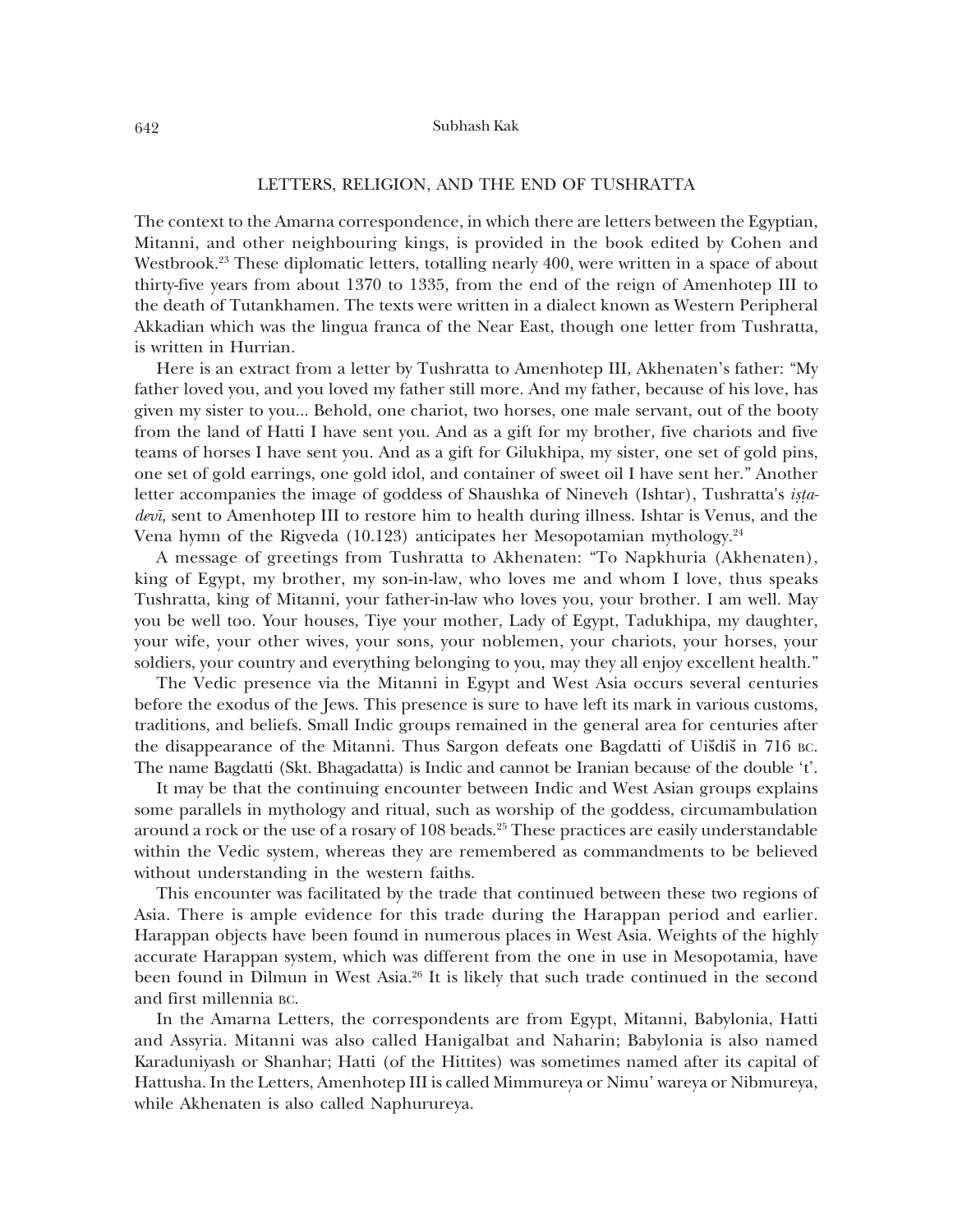The Hittite king Suppiluliumas launched a surprise attack on the Mitanni kingdom. In the course of his victorious march, Mitanni began to crumble and Tushratta was assassinated. His son fled through various lands, returning at long last to Vasukhani as a vassal. Mitanni as an independent kingdom ceased to exist. At the vassal of the Hittites, the rump state was called Hanigalbat, Soon afterward, however, it was captured by the Assyrian Adad-nirari I (probably during the reign of Horemheb) and later by Shalmaneser I (during the reign of Ramesses II), at which time the area east of the Euphrates was turned into an Assyrian province.

#### HYMNS TO THE SUN/YAHWEH

I shall now present a partial translation of the Great Hymn to the Aten,<sup>27</sup> attributed to Akhenaten, from the Amarna tomb of Ay. This hymn is one of the most important early markers of the Western monotheistic tradition because of the manner in which it presents the Sun as the master and lord of human destiny. According to most biblical scholars, Psalm 104 of the Old Testament to *Yahweh* is derived from this hymn. To see the continuity with the Reyeda it may be noted that *Yahváh* is a Vedic epithet associated with movement, activity, heaven and earth; it means the sacrificer and Agni, the chief terrestrial god.<sup>28</sup> Yahváh as an epithet occurs 21 times in the Rgveda. It may be compared to Sivah, an epithet for auspiciousness in the Rgveda that later is applied regularly to Rudra.

**HYMN TO THE ATEN** 

Your dawning is beautiful in the horizon of heaven, O living Aten, creator of life!

When you set in the western horizon, Earth falls into a deathly darkness, People sleep in chambers, heads covered, oblivious of the world, the possessions in their head stolen.

Every lion comes forth from its den, the serpents sting. Darkness reigns, earth is slient, as their maker rests in heavens.

Earth brightens when you rise in the horizon, when you shine as Aten of daytime. As you cast your rays, the Two Lands are in festivity. Awake, the people are on their feet. Cleansed and clothed, their arms adore your appearance.

The entire land sets out to work. The beasts browse on their herbs, trees and plants flourish. The birds fly from their nests,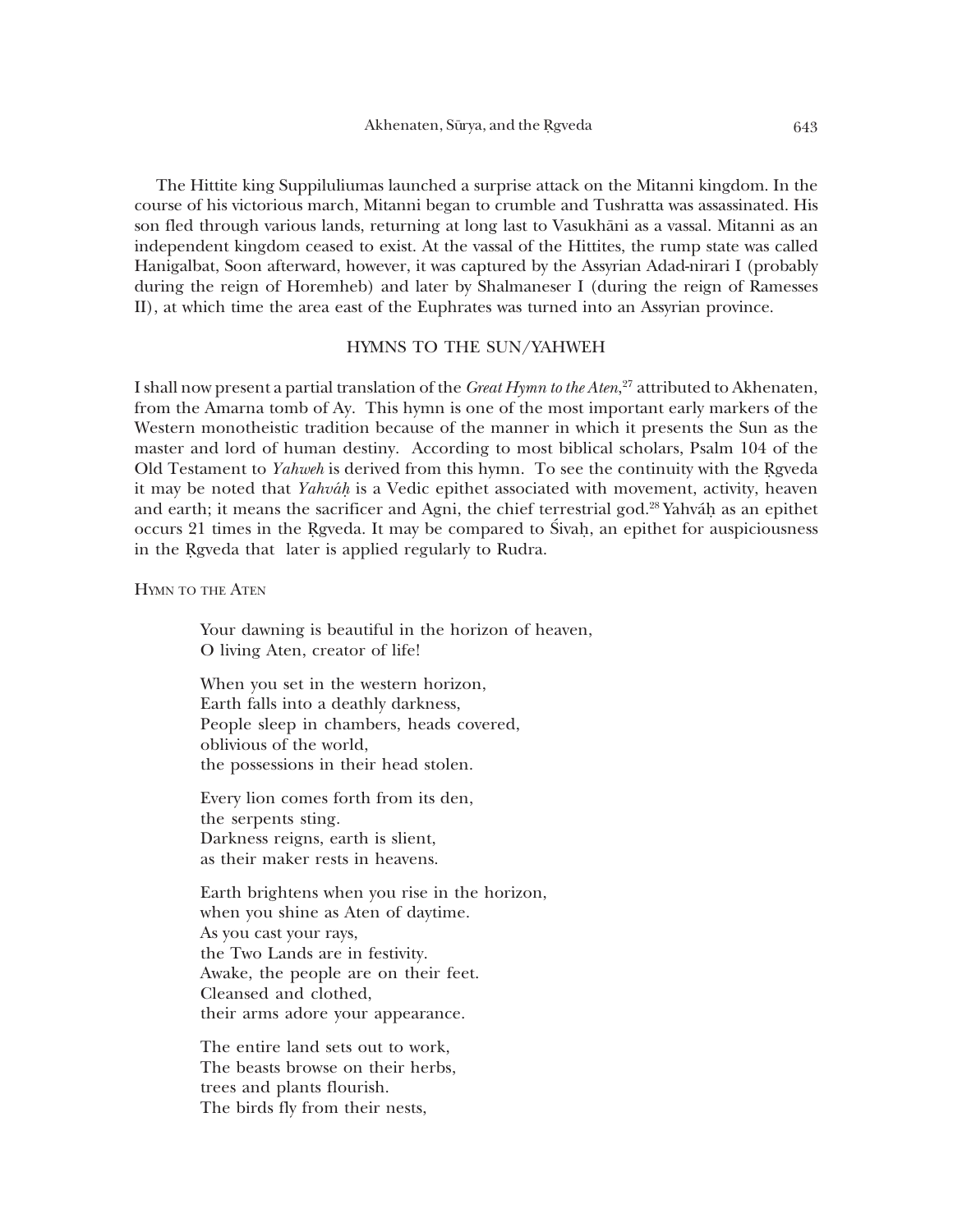their wings greeting you, as the sheep frisk on their feet, and the insects flutter. All live when you dawn for them.

Boats travel north and south, and roads lie open when you dawn. The fish in the river leap up before you, your rays are in the midst of the sea.

You are the one who makes the seed in men, who feeds the son in the mother's womb, who soothes him that he may not weep, a nurse even in the womb. You give him breath when he is born, you open his mouth in speech.

When the click in the egg cries in the shell, you give him breath to sustain him. You have perfected him to break out from the egg, chirp and run around on his two feet.

Your works are manifold, though hidden from sight, O One Aten, beside whom there is no other. You created the world as you wished, you aloneall people, herds, flying creatures, the reckoning of their days.

You make the heavens to see your creation. You make the beauty of form, through yourself, alone.

You are in my heart, there is no other who knows you. Save your son, Akhenaten. You have taught him your ways, your might.

The world is in your hand, you are duration, beyond mere limbs. Man lives by you, and eyes look upon your beauty.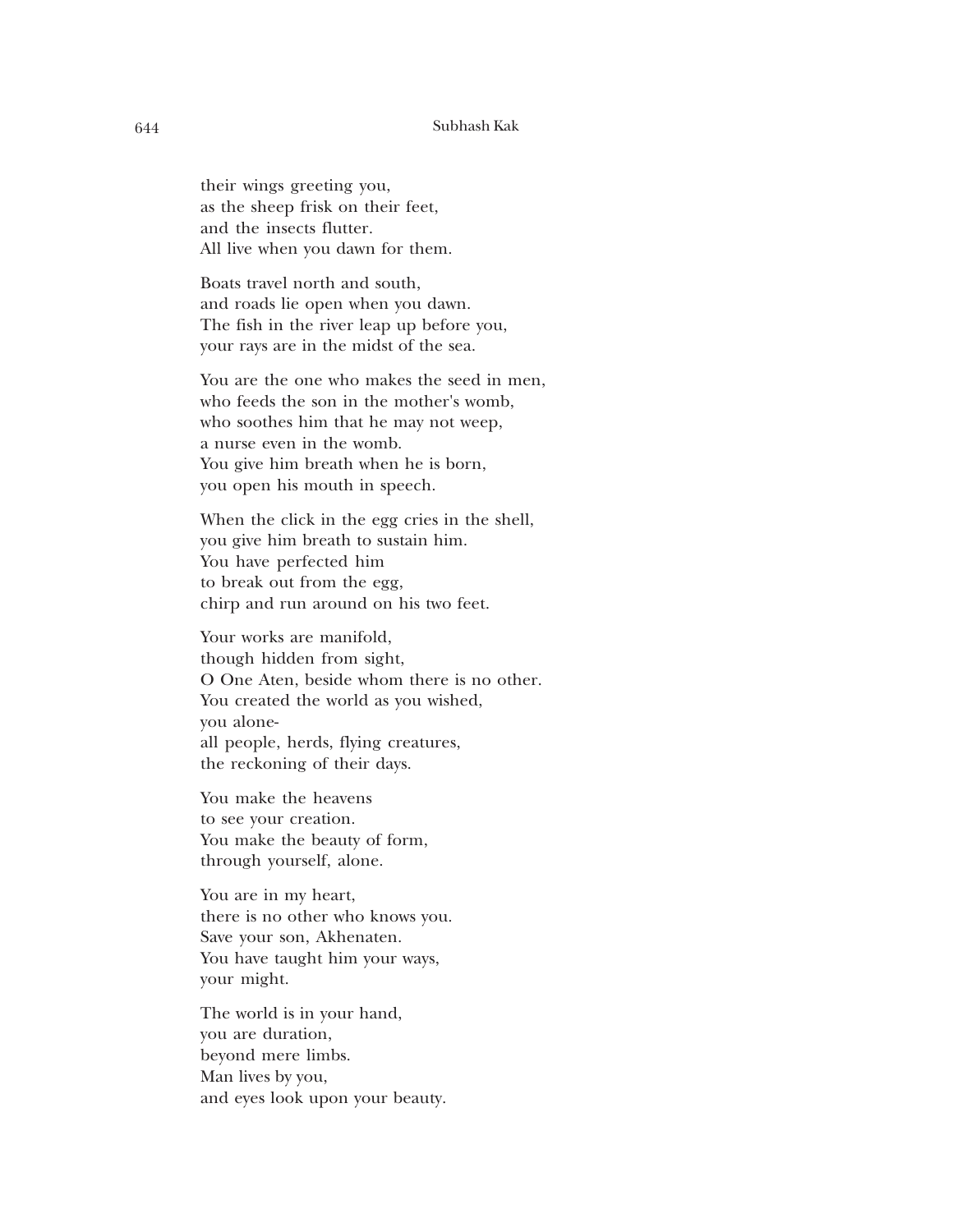You established this world for your Son, who came from your body, the King, the Lord of the Two Lands, and Nefertiti, chief wife, living and youthful forever.

The relationship of this hymn to Psalm 104 of the Old Testament becomes striking when "Lord" of the King James version is changed into the proper "Yahweh". There is mention in both of the absolute power over the life of animals and man, of the providing of natural bounties, and the responsibility over personal destiny. It is also significant that the Sun is also supposed to be in the poet's heart.

It should be remembered that Yahweh assimilated the characteristics and epithets of previous gods of the region. For example, EI was the chief god at Ugarit. Yet EI is also the name used in many of the Psalms for Yahweh.

In 2 Kings 22:19-22 we read of Yahweh meeting with his heavenly council. The Ugaritic texts have a similar account, with the difference that the "sons of god" are the sons of EI. Other deities worshipped at Ugarit were EI Shaddai, EI Elyon, and EI Berith. Since all these names are applied to Yahweh by the writers of the Old Testament, it means that the Hebrew theologians assimilated the earlier mythology into their system.

Besides the chief god at Ugarit there were also lesser gods and goddesses. The most important of these lesser gods were Baal, the goddess Asherah, Yam (the god of the sea) and Mot (the god of death). It is interesting that Yam and Mot are the Hebrew words for sea and death, respectively. It is less well-known that Yam may be connected to the Vedic Yama who in RV 10.10.4 is seen as being born from the waters, and Mot to the Vedic Mrtyu, death.

We have mentioned the Vedic Yahvāh before; one may also note that Ilá represents Agni as in Yajurveda (VS) 2,3; 1 a represents Earth, speech, and flow. These parallels indicate a shared history and these names may have entered the Ugaritic religion through the Mitannis.

The idea of the goddess was central to the West Asian people until the end of the first millennium BC. Asherah, a very important character in the Old Testament, is called the wife of Baal, although she is also known as the consort of Yahweh. Inscriptions found at Kuntillet 'Ajrud (dated between 850 and 750 BC) say: "I bless you through Yahweh of Samaria and through his Asherah!" And at EI Oom (from the same period) this inscription: "Uriyahu, the king, has written this. Blessed be Uriyahu through Yahweh, and his enemies have been conquered through Yahweh's Asherah". The Elephantine Papyri inform us that the Hebrews worshipped Asherah until the 3rd century BC.

Baal's name occurs frequently in the Old Testament. Some Israelites viewed Yahweh as a God of the desert and so when they arrived in Phoenicia they thought it only proper to adopt Baal, the god of fertility. One of the central Ugaritic myths was the story of Baal's enthronement as king. In this story, Baal is killed by Mot (in the Fall of the year) and he remains dead until the Spring of the year. His victory over death was celebrated as his enthronement over the other gods. The Old Testament also celebrates the enthronement of Yahweh. As in the Ugaritic myth, the purpose of Yahweh's enthronement is to re-enact creation. That is, Yahweh overcomes death by his recurring creative acts.

The major difference between the Ugaritic myth and the Biblical hymns is that Yahweh's kingship is eternal and uninterrupted while Baal's is interrupted every year by his death.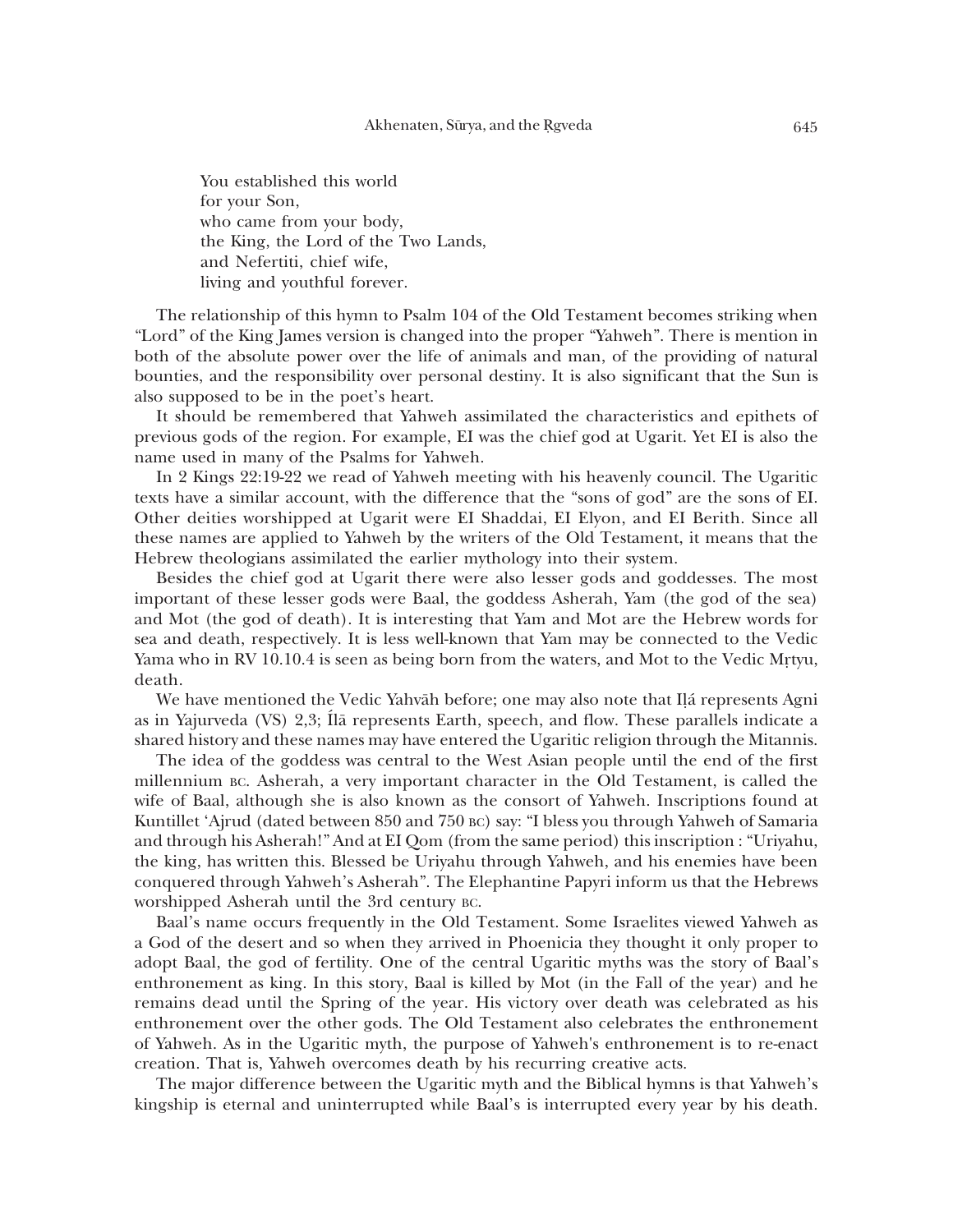Since Baal is the god of fertility the meaning of this myth is quite easy to understand. He dies with the vegetation and he is reborn with it. Christianity took an element from Baal's death and made it a singular event.

When one reads the Psalms and the Ugaritic texts one finds that Yahweh is acclaimed for things previously associated with EI. These Psalms appear to have been originally Ugaritic or Phoenician hymns to EI which were adopted by the Jews. EI is called the "father of men," "creator," and "creator of the creation," attributes also granted Yahweh by the Old Testament.

This discussion tells us how the hymns of the second millennium BC became a part of the Old Testament and thus can be close the older texts in style and form, even though the language may have changed.

PSALM 104, OLD TESTAMENT

- Bless the Lord, O my soul, O Lord my God, thou art very great; thou art clothed with honour and majesty.
- Who coverest thyself with light as with a garment: who stretchest out the heavens like a curtain:
- Who layeth the beams of his chambers in the waters: who maketh the clouds his chariot: who walketh upon the wings of the wind:
- Who maketh his angels spirits; his ministers a flaming fire:
- Who laid the foundation of the earth, that is should not be removed for ever.
- Thou coveredst it with the deep as with a garment: the waters stood above the mountains.
- At thy rebuke they fled; at the voice of thy thunder they hasted away.
- They go up by the mountains, they go down by the valleys unto the place which thou hast founded for them.
- Thou hast set a bound that they may not pass over; that they turn not again to cover the earth.
- He sendeth the springs into the valleys, which run among the hills.
- They give drink to every beast of the field: the wild asses quench their thirst.
- By them shall the fowls of the heaven have their habitation, which sing among the branches.
- He watereth the hills from his chambers: the earth is satisfied with the fruit of thy works.
- He cause th the grass to grow for the cattle, and herb for the service of man: that he may bring forth food out of the earth;

646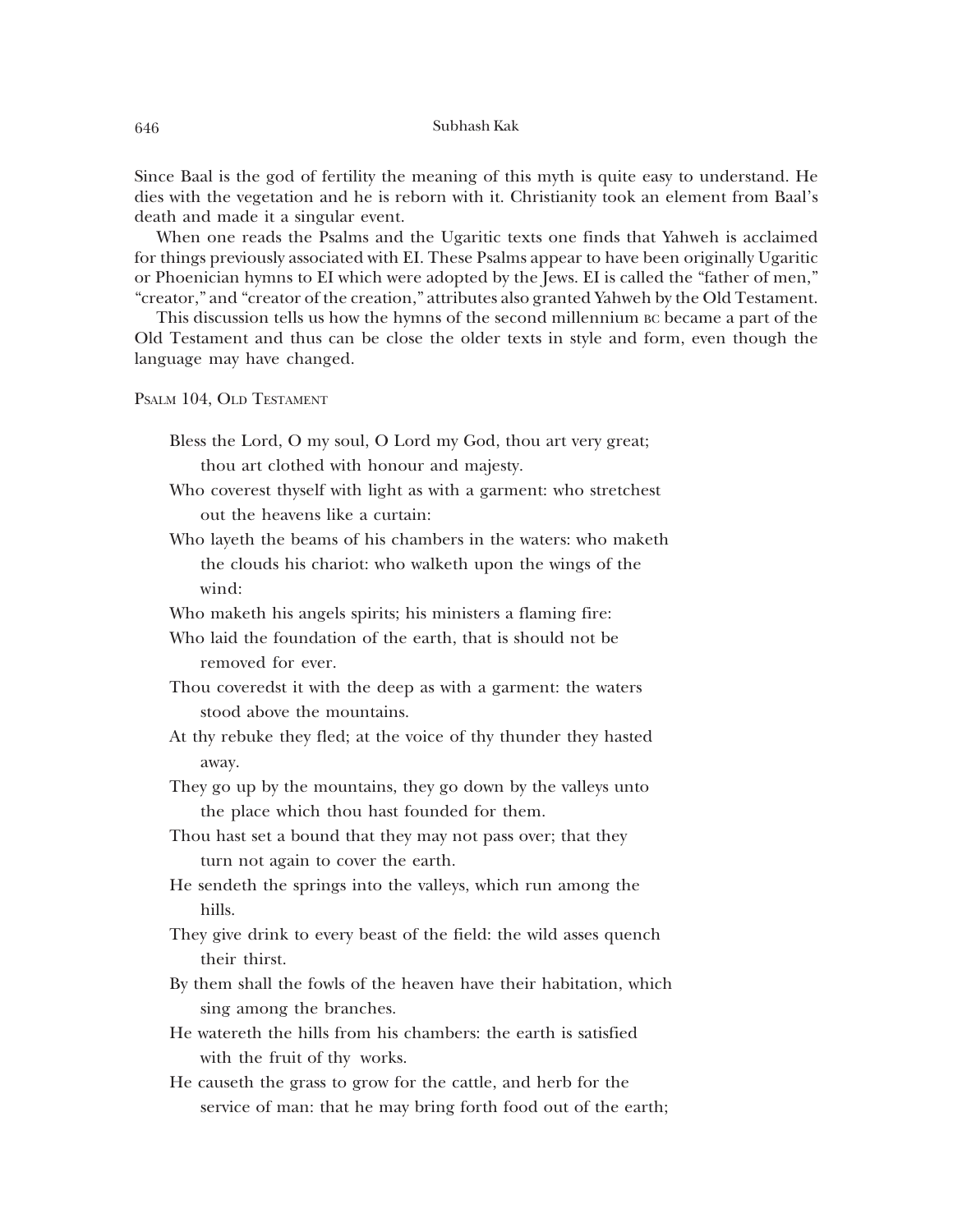- And wine that maketh glad the heart of man, and oil to make his face to shine, and bread which strengtheneth man's heart.
- The trees of the Lord are full of sap; the cedars of Lebanon, which he hath planted;
- Where the birds make their nests: as for the stork, the fir trees are her house.
- The high hills are a refuge for the wild goats; and the rocks for the conies.
- He appointed the moon for seasons : the sun knoweth his going down.
- Thou makest darkness, and it is night: wherein all the beasts of the forest do creep forth.
- The young lions roar after their prey, and seek their meat from God.
- The sun ariseth, they gather themselves together, and lay them down in their dens.
- Man goeth forth unto his work and to his labour until the evening.
- O Lord, how manifold are thy works! in wisdom hast thou made them all: the earth is full of thy riches.
- So is this great and wide sea, wherein are things creeping-innu merable, both small and great beasts.
- There go the ships: there is that leviathan, whom thou hast made to play therein.
- These wait all upon thee; that thou may est give them their meat in due season.
- That thou givest them they gather: that openest thine hand, they are filled with good.
- Thou hidest thy face, they are troubled; thou takest away their breath, they die, and return to their dust.
- Thou sendest forth thy spirit, they are created: and thou renewest the face of the earth.
- The glory of the Lord shall endure for ever: the Lord shall rejoice in his works.
- He looketh on the earth, and it trembleth: he toucheth the hills, and they smoke.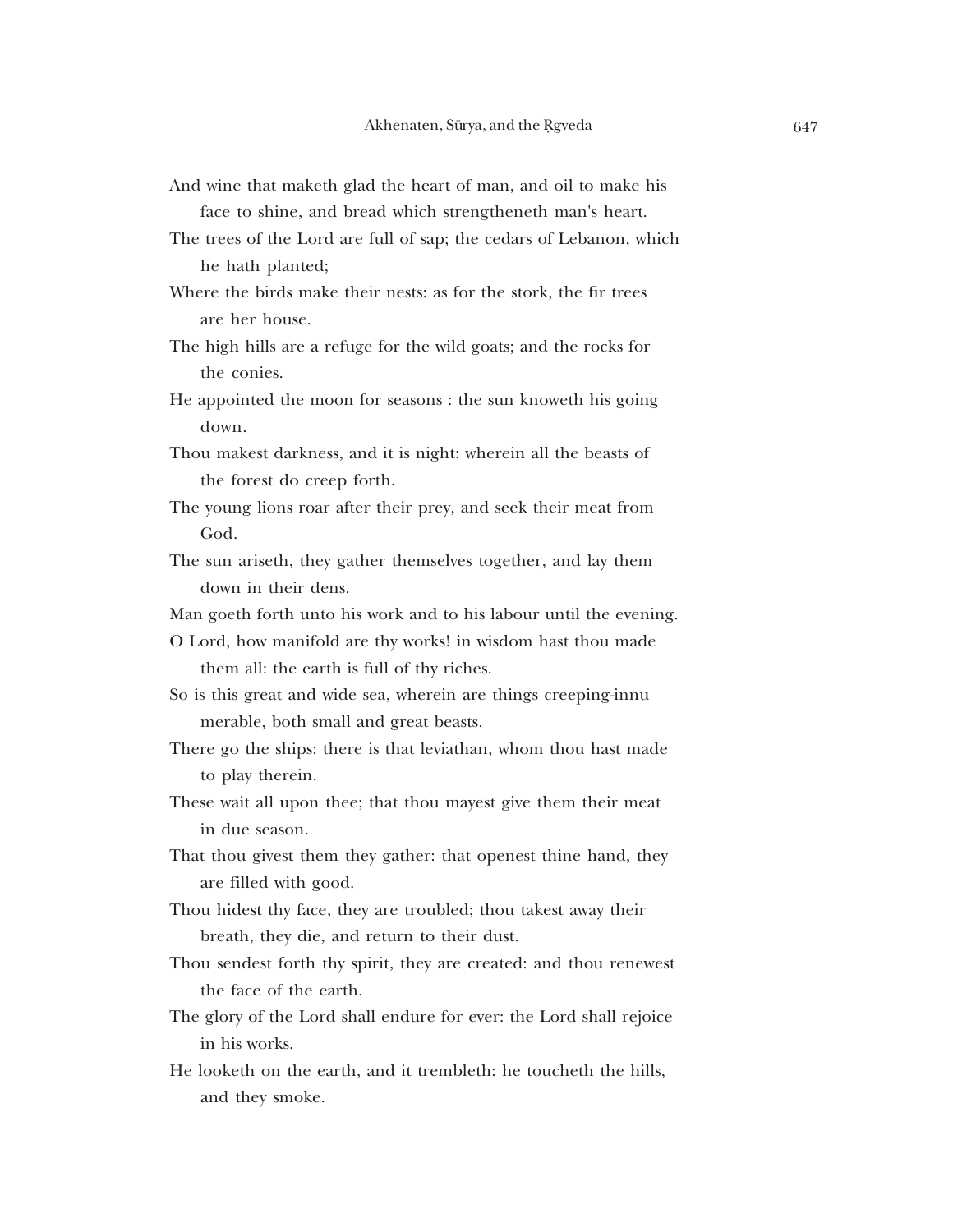I will sing unto the Lord as long as I live: I will sing praise to my

God while I have my being.

My meditation of him shall be sweet: I will be glad in the Lord.

Let the sinners be consumed out of the earth, and let the wicked

be no more. Bless thou the Lord, O my soul. Praise ye the Lord.

Scholars point to several similarities. Here, we list just a few. "When you set in the western horizon, earth falls into a deathly darkness... Every lion comes forth from its lair, the serpents sting." (Hymn to Aten, stanzas 2-3). "Thou makest darkness, that it is night; wherein all beasts of the forest do creep froth. The young lions roar after their prey, and seek their meat from god." (Psalm 104: 20-21)

"Your works are manifold, though hidden from sight, O One God, beside whom there is no other. You created the world as you wished, you alone." (Hymn to Aten). "O Yahweh, how manifold are thy works! In wisdom hast thou made them all: the earth is full of thy riches." (Psalm  $104:24$ )

In 1937, Freud published his essay, Moses and Monotheism, in the journal Imago<sup>29</sup> proposing that the biblical figure of Moses was an Egyptian linked to the court of Akhenaten. Freud provided much stimulating evidence to support his argument, including the fact that the Jewish word for "Lord", "Adonai", becomes "Aten" when its letters are written in Egyptian.

The other details of Freud's reconstruction are disputed but they are significant for estimating the importance of the Egyptian ideas within the Judeo-Christian tradition. According to Freud, Moses was a believer in the monotheism associated with Aten, but with the death of Akhenaten the successor Pharaohs reverted to their old religion. Moses (from *mose*, Egyptian for "child") now went to exile as the head of an oppressed Semitic tribe and in order to set these people apart, he introduced the Egyptian custom of circumcision. His unruly followers killed Moses, and the tribesmen now adopted the volcanic deity, Yahweh of another tribe, as their national god. Yahweh was now endowed with the universal and spiritual qualities of the Moses's god, though the memory of Moses's murder remained repressed amongst the Jews, reemerging in a very disguised form with the rise of Christianity.

There is general agreement that Moses — who is said to have lived a staggering 120 years — was a composite character created out of the faded memories of a variety of different individual, some Hebrews, others Egyptian in origin. The Egyptian component included the memory of Akhenaten's worship of the single god in the sky.

According to Freud, the death of Moses became central to the experience of the Jews and it defined the structure of Christianity as well. Says Freud:<sup>30</sup> "Original sin and salvation" through sacrificial death became the basis of the new religion founded by Paul. After the Christian doctrine had burst the confines of Judaism, it absorbed constituents from many other sources, renounced many features of pure monotheism, and adopted in many particulars the ritual of the other Mediterranean peoples. It was as if Egypt had come to wreak her vengeance on the heirs of Ikhnaton (Akhenaten). The way in which the new religion came to terms with the ancient ambivalency in the father-son relationship is noteworthy. Its main doctrine, to be sure, was the reconciliation with God the Father, the explation of the crime committed against him; but the other side of the relationship manifested itself in the Son, who had taken the guilt on his shoulders, becoming God himself beside the Father and in truth in place of the Father."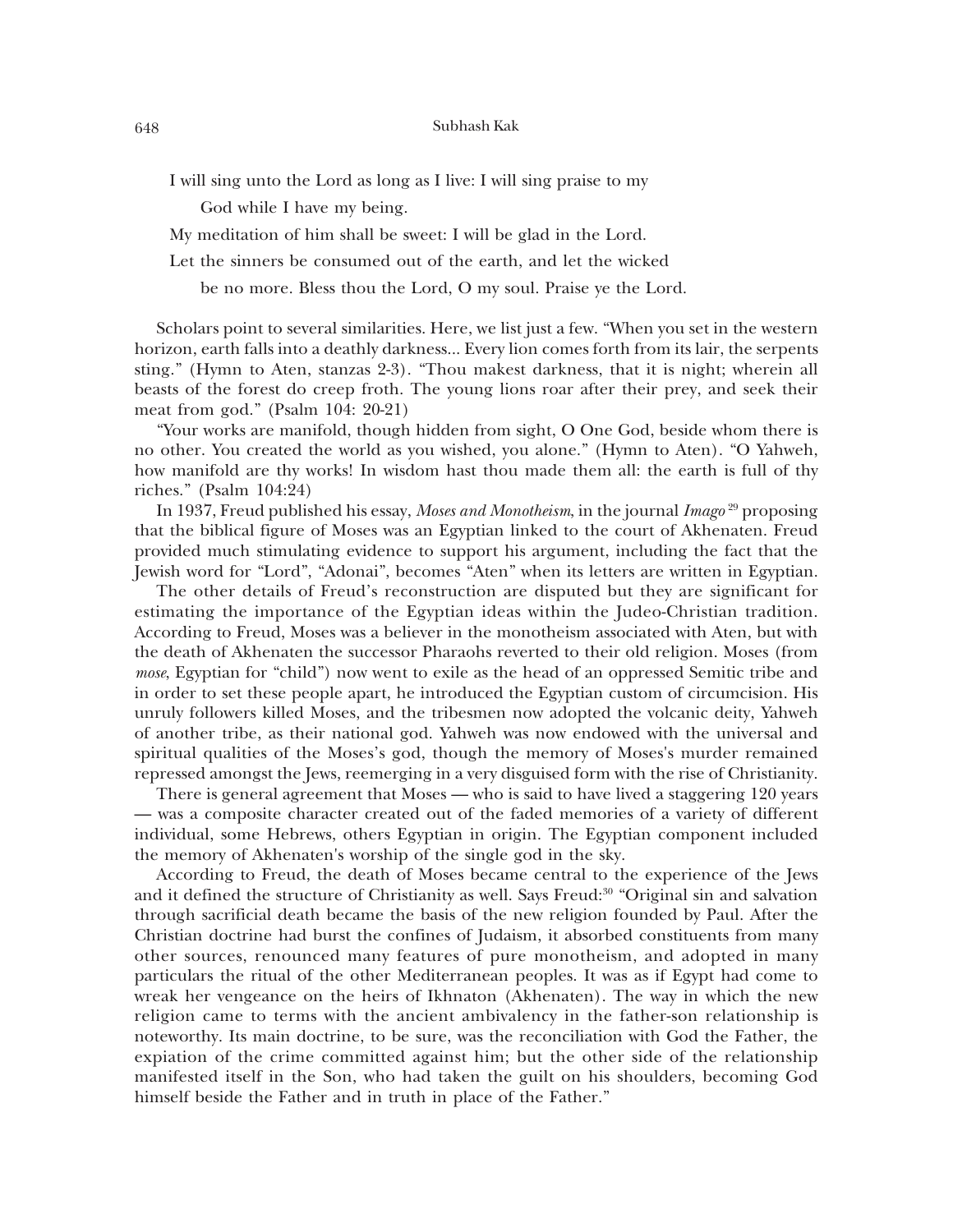# SŪRYA IN THE VEDAS

The Revedic hymns 1.50, 4.13, 10.37, all addressed to Sūrya provide fascinating counterpoint and parallels to the Aten hymn and Psalm 104. These parallels include viewing the Sun as superintending each creature's welfare. For example, RV 1.50.6 says: "You keep strict watch upon the man who moves among the peoples." In contrast, the Atharvavedic Sun hymns of Book 13 are strictly solar.

The eye of Sūrya is mentioned and he is himself called the eye of Mitra, Varuna and Agni as in RV 1.115.

Although, hymns to the Sun from independent sources can be expected to have inevitable parallels relating to the motion in the sky and the warmth that it offers, the idea of the Sun superintending individual lives is surprising enough to have had the same source.

It is also noteworthy that in the Vedic view the universe has a tripartite division and the objective of human life is to reach the heaven, which is equated with the Sun. The representation of the Sun is in the form of a disc.

VEDIC HYMNS to the SUN

For the sake of easy comparison, I reproduce RV 10.37 in R. Panikkar's translation.<sup>31</sup>

Homage to the Eye of Mitra and Varuna! To the mighty God offer this worship to the farseeing emblem, born of the Gods. Sign praise to the Sun, the offspring of Heaven. [1]

May this word of Truth guard me on all sides, while earth and heaven and days endure. To its rest goes all else that moves, but never do the waters cease flowing or the sun rising.  $[2]$ 

From ancient days no godless man obstructs your path when you drive the winged sun-horse. Your one dark side is turned eastward; with the other the light-filled side, you arise, O Sun. [3]

By your light, O Sun, which scatters gloom, by your rays which arouse the whole creation, dispel from our hearts all languor, all neglect of worship, all grief and evil dreams. [4]

Sent forth as an envoy upon your course, you superintend each creature's welfare, rising with calm unvarying. May the Gods grant us to achieve your goal today![5]

This prayer of ours may Heaven and Earth, the Waters, Indra, and the Maruts heed! May we never be deprived of the Sun's shining, may we attain old age in happiness![6]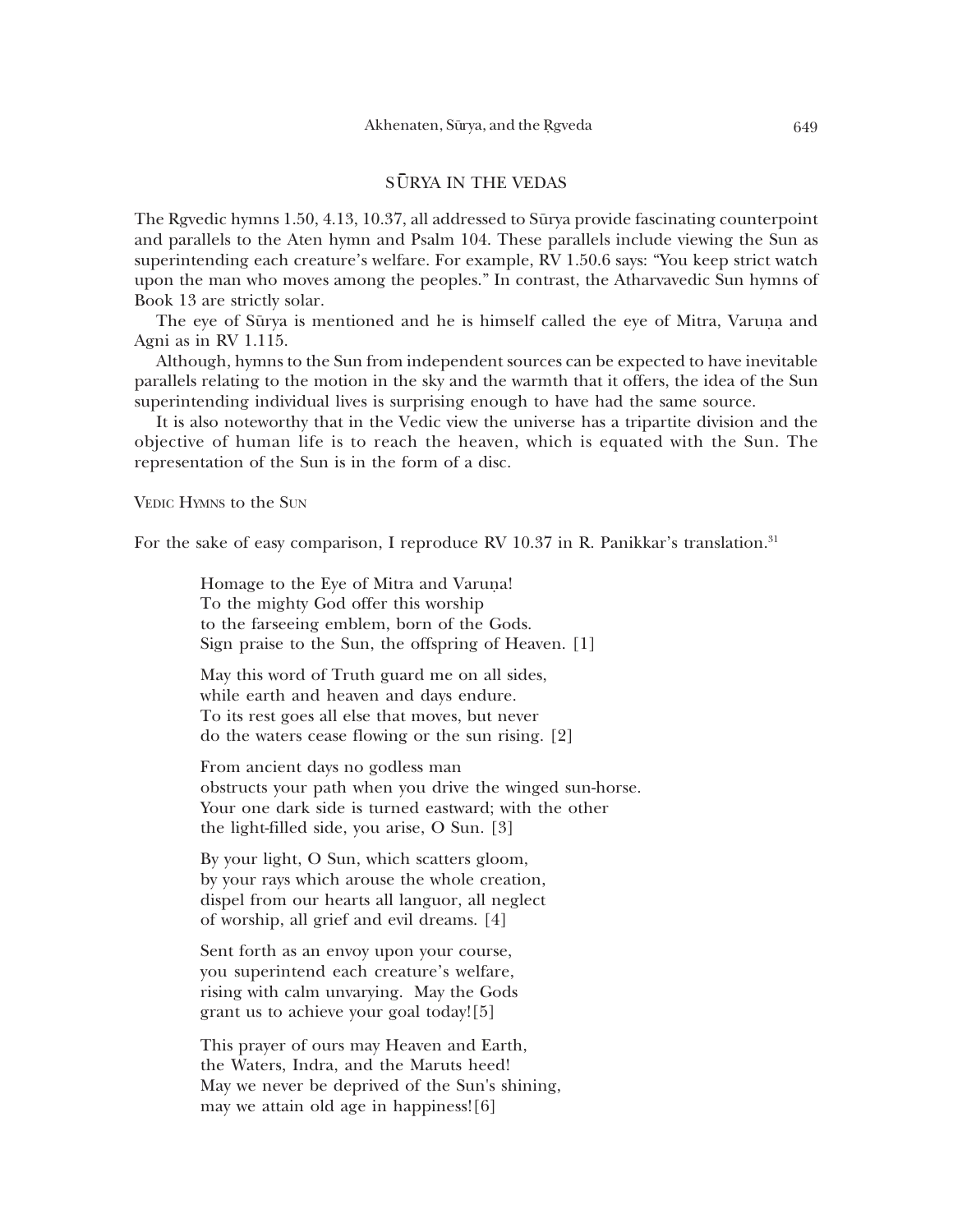Keen of mind and keen of sight, free from sickness, free from sin, rich in children, may we see you rise as a friend, O Sun, till a long life's end! [7]

O farseeing Sun, the bearer of Light, the joy of every single eye, may we live to see your glorious radiance flooding in as you ascend on high! [8]

You shine, all living things emerge. You disappear, they go to rest. Recognizing your innocence, O golden-haired Sun, arise; let each day be better than the last. [9]

Bless us by your gaze, your brightness and shining. Bless us in cold and in heat, O Sun, grant us blessing at home and, when we are travelling, bestow upon us your wonderful treasure. [10]

Protect both our species, two-legged and four-legged. Both food and water for their needs supply. May they with us increase in stature and strength. Save us from hurt all our days, O Powers. [11]

Whatever grave offense we have committed against you, by our tongue, O God, or by carelessness of mind, lay the burden of this sin on the one who plans evil, on him, O Vasus, who wishes us ill. [12]

It is clear from this hymn that Sūrya is not only the outer Sun, but also the source of life and warmth and the overseer of the individual's personal life. This latter conception is Sun as Lord who resides within the individual. In the Vedic view, the inner Sun is atman who is the same as Brahman, as in the Upanisadic *ayan atma brahma*. The double reference to the inner Sun is clear in Rgveda 1.50 where it is stated: "O Sun, maker of the Light, who illumine all the radiant sky. You shine upon the host of Gods and likewise on the race of men, that all may see the heavenly Light."

The similarities between these three important compositions are striking. The imagery has many parallels. The Lord or the Sun is not only a distant object that provides light and warmth with ceaseless punctuality, it also rules our individual destinies. The Sun is in the sky and also within the heart.

Another interesting Revedic hymn describing Sūrya is 7.63. Here it is in the Griffith translation:<sup>32</sup>

Common to all mankind, auspicious Sūrya, he who beholdeth all, is mounting upward; The God, the eye of Varuna and Mitra, who rolled up darkness like a piece of leather. [1]

Sūrya's great ensign, restless as the billow, that urgeth men to action, is advancing: Onward he still would roll the wheel well-rounded, which Etasa, harnessed to the car-pole, moveth. [2]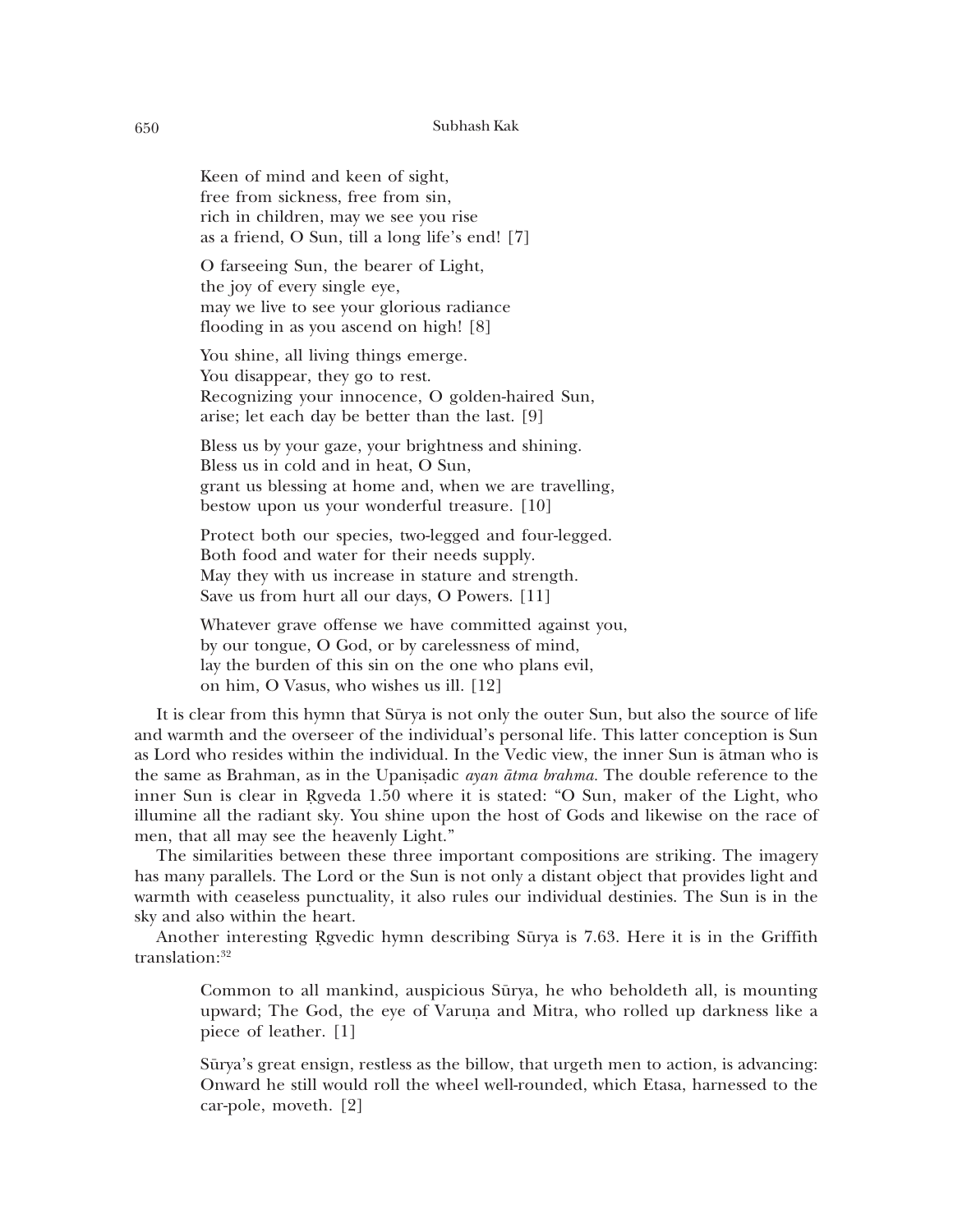Refulgent from the bosom of the Mornings, he in Whom singers take delight ascendeth. This Savitar, God, is my chief joy and pleasure, who breaketh not the universal statute. [3]

Golden, far-seeing, from the heaven he riseth: far is his goal, he hasteth on resplendent. Men, verily, inspirited by Sūrya speed to their aims and do the work assigned them. [4]

Where the immortals have prepared his pathway he flieth through the region like a falcon. With homage and oblations will we serve you, O Mitra-Varuna, when the Sun hath risen.[5]

Now Mitra, Varuna, Aryaman vouchsafe us freedom and room, for us and for our children. May we find paths all fair and good to travel. Preserve us evermore, ye Gods, with blessings. [6]

Some hymns to the Adityas stress the conception of personal overlordship even further. For example, AV 4.16 speaks thus:

The mighty overseer on high espies our deeds, as if he were quite close at hand.

The Gods through him know all men do. [1] Two men may hatch a plot together; Varuna knows it all, being present as the third one. [2]

Varuna contains within his body both the oceans, and yet he also is contained within one droplet. [3]

Seize and bind with a hundred cords, O Varuna, the one who utters falsehood...[7]

Varuna is the warp of the loom, Varuna is the woof of the loom of this universe. Varuna is of us, Varuna is foreign, Varuna is divine, he is also human, Varuna the King. [8].

It is also notable that the Sun was represented as a golden disc (rukma) with a golden image of the purusa on it in the Agnicayana ritual which forms a large part of the Yajurveda. This was the period when the Vedic religion did not have monumental images of divinity.

It is not impossible that the poetic imagery associated with the Sun in the Sūrya and the Aten hymns was conceived independently, but it is unlikely. The idea of the Sun somehow appearing within the heart of the individual is a revolutionary one, and since we do know of the presence of a people (the Mitanni) who believed in the Vedic pantheon together with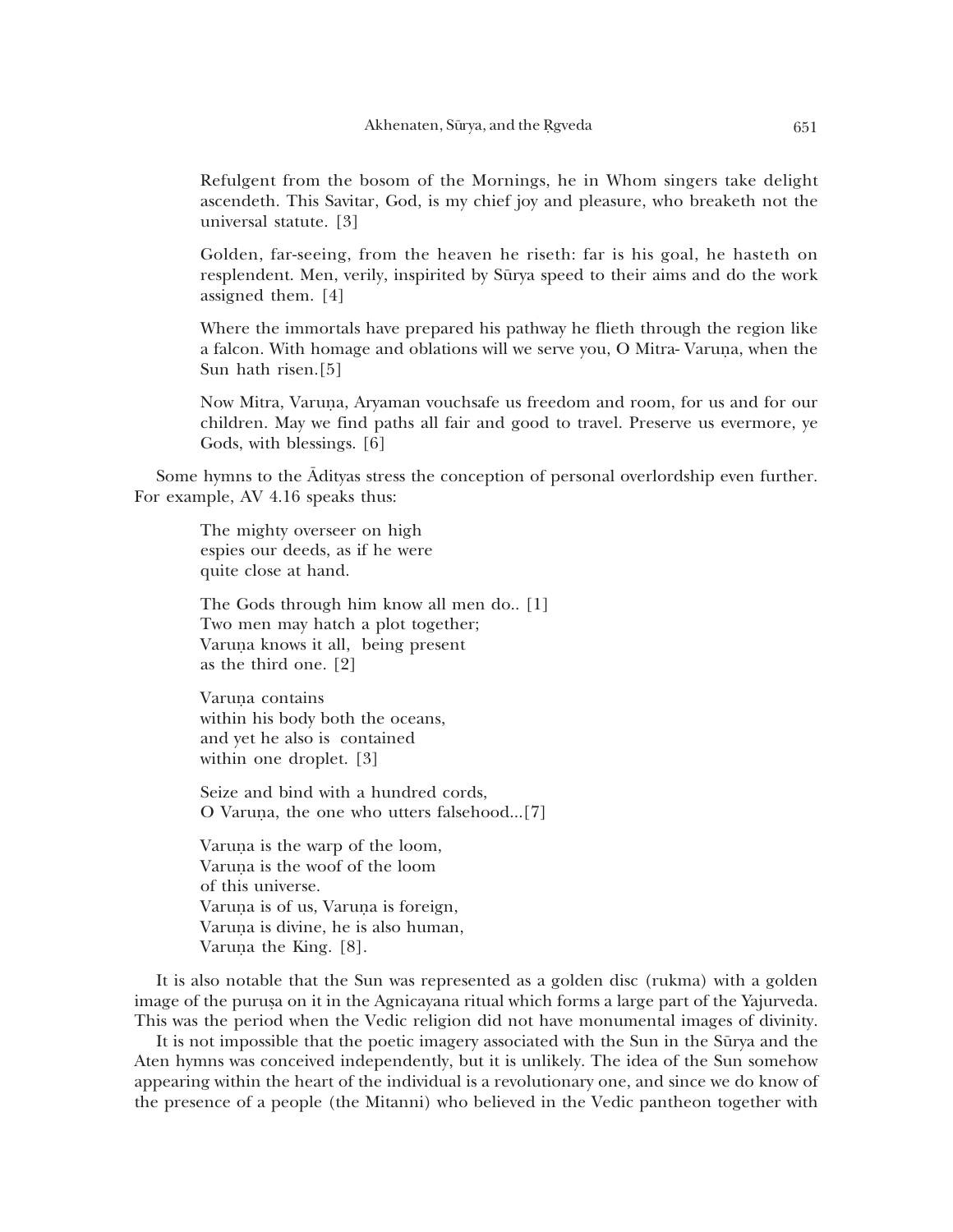its sophisticated understanding of the inner world, it is more likely that the genetic relationship of the idea is as follows:

Rgvedic Sūrya  $\Rightarrow$  Aten  $\Rightarrow$  Yahweh of Psalm 104

We are not suggesting here that the Rgyeda as it has come down to us was carried to the West Asia by the Mitannis, although that cannot be ruled out; rather that hymns with similar themes must have been a part of the Mitanni culture as they went westwards from India. During this passage to and sojourn in West Asia, their religion is bound to have been affected by the local beliefs. The worship of Ishtar points to a Babylonian gloss over their original Vedic system.

It is clear that all aspects of the Vedic conception of Surya could not be a part of the idea of Aten. In the Indic view, cosmic law  $(rta)$  and a personal God are intertwined together through the mystery of sacrifice. In the later amplification of the Vedic ideas, Purusa is apart and the unfolding is a consequence of the law acting through Prakrti. In the Aten hymn the idea of personal God is the predominant one although it is clear that the cosmic law is also implied. The hymn appears perfectly consonant with the conception of Sūrya. Nevertheless, from Akhenaten's banishing of other gods in his rule suggests that he was inspired by an incomplete idea.

It is possible that the parallels between Sūrya and Aten are entirely coincidental due to the similarities between the Egyptian and Vedic conceptions about the universe and divinity. The pre-Akhenaten religion had a spiritual basis and the Egyptians formed several syncretisms between the sungod Re and other gods, resulting in such names as Re-Harakhty, Amon-Re, Sebek-Re, and Khnum-Re. The Vedic gods, being projections of the One Divinity, also are combined together. But there was one distinct difference of emphasis between the Vedic system where the gods were more heard than seen whereas in Egypt system their representation in images was the predominant expression. If the seen was accorded the most significance in Egypt; in India, the heard (struti) was likewise supreme. The conceptions of paradise were different. In Egypt, the body was raised to it upon death; in India, the body in paradise was a subtle golden body, unconnected to the life on earth. The difference was, no doubt, due to a difference in the underlying cosmologies of the two cultures. It was reflected in the different funerary practices in the two regions.

Given the matrimonial alliance across several generations between the "Vedic" Mitanni (whose fondness for monumental representation of gods must have been limited) and the Pharaohs, it is plausible that many elites in the court had become favourable to the Mitanni religion. This is likely to have made it possible for Akhenaten, early in his reign soon after his marriage to the' Mitanni princess Kiya, to declare his religion, which had much similarity to the Mitanni.

This also explains why, after his death, the religion, being of foreign origin and popular only with a minority, was suppressed violently and successfully.

### **CONCLUSIONS**

There are important lessons to be drawn from the study of Akhenaten and his hymn to Aten. Scholars see in Akhenaten the beginning of the Judaic monotheistic tradition. Our examination of the facts shows that it might, equally plausibly, be a retelling of the improperly understood ideas, or ideas modified by the prevailing ones in their new land, in the journey to West Asia by the Mitannis. We are basing our conclusions not only on the connection to

652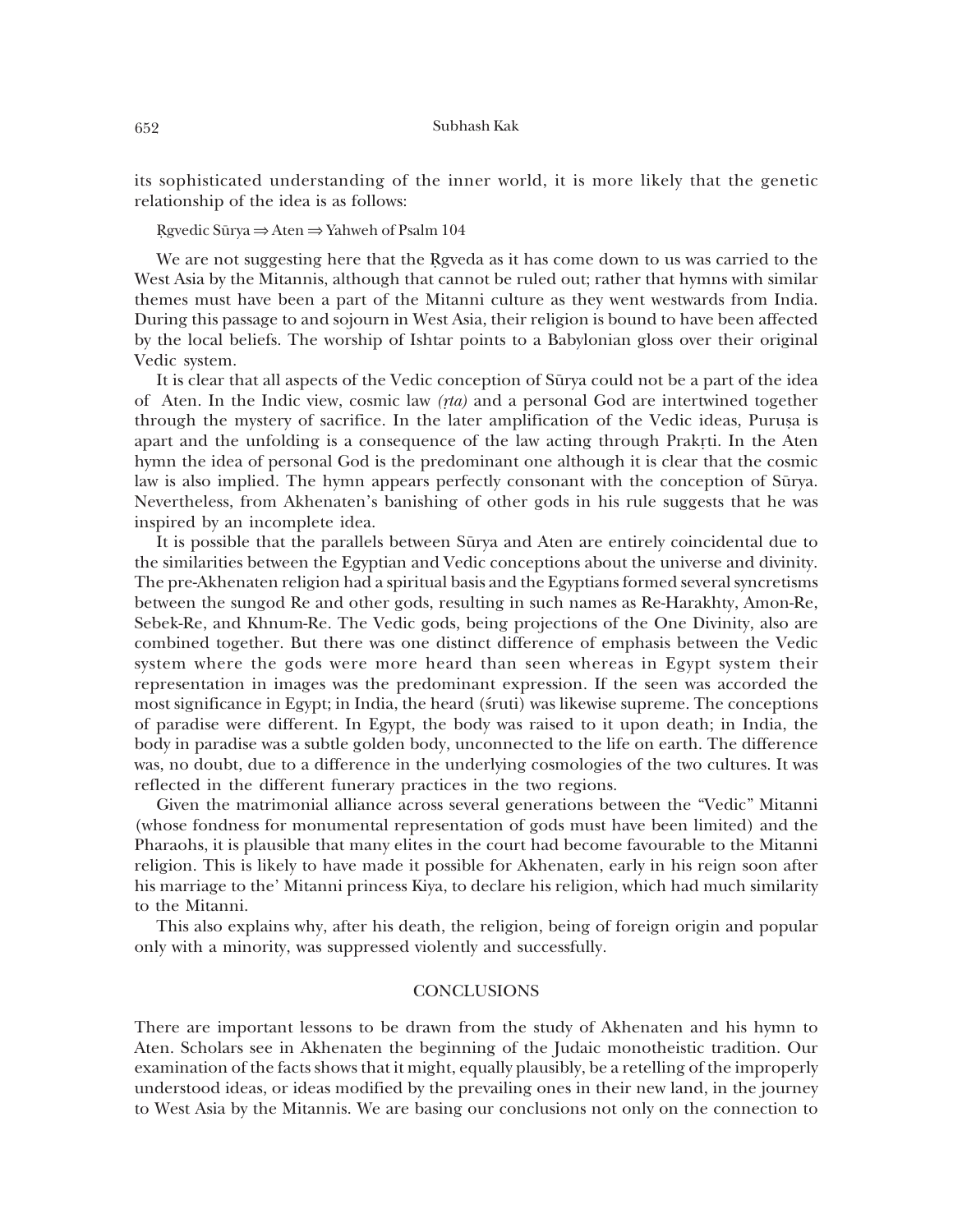the Mitanni through Akhenatcn's wife but also on the pervasiveness of the Vedic concepts in West Asia as in the notion of 33 gods, the use of the disc to represent the sun exactly as is done in Vedic ritual, and the conception of the sun who superintends personal destiny which is perhaps the central idea of Vedic thought. We have also alluded to the similarity between the Vedic Yahváh and the Hebrew Yahwah and between other gods. These parallels are significant enough to demand a thorough investigation of the 2nd millennium BC connections between India and the West.

The interaction between the Indic (Mitanni and other groups) and the Egyptian and West Asian can help us in understanding the evolution of the Western religions. It may also helps us understand the parallels between Indic and Babylonian and Greek sciences. For example, if the early Satapatha Brāhmana gives centrality to the number 432,000 also the supposed number of syllables in the Rgveda) then one can understand how this may have been adopted by the Babylonians as a count for their Great Year. Both India and Babylon divide the civil year into 360 equal parts. This is seen in India in the Reyeda itself and in Babylon in the middle of the first millennium BC. Likewise, it may help us understand the Babylonian adoption of the idea of *tithi* of Indian astronomy which is mentioned in the Rgyedic Brāhmanas.

An interesting question related to the spectrum of religious belief ranging from India to Egypt is the split between the Vedic and the Zoroastrian religion. The Zarathustrian demonization of Indra and the Nāsatyas was a rejection of the interiorization of divinity since Indra is the lord of the senses and the Nasatyas are the rulers of hearing. In the Vedic system elements of materiality and divinity are in a hierarchical system: the physical body (ruled by the Asura) comes first and the spiritual body (ruled by Indra, the senses) comes later which is why the Devas are younger to the Asuras.<sup>33</sup> Zarathuštra's innovation was to create a system that was midway between the Vedic with its emphasis on the spirit and the West Asian/Egyptian which is body-centred (with its visions of being raised to life in one's body in paradise). But the system brought in the devas through the backdoor as the vazatas  $(Skt. yajata).$ 

It is also possible to see Zarathustra is providing a synthesis in terms of just two categories as was done in a different way in the Purānas. The Vedic view is to see the world in triple categories. Later Puranic gloss simplified this into dichotomies like that of deva versus asura (including rākṣasa). Zarathuštra made a similar simplification using the dichotomy of asura (including deva under the label yazata) and daeva. The asuras are the ground on which the devas emerge; likewise, without proper action one can slip into the false path. The term daeva as a synonym for rāksasa survives in Kashmir.

Within the Indo-Iranian world, the memory of India's interaction with Egypt persisted. In Chapter 48 of his book on India<sup>34</sup> written in 1030,  $Al$ - Bīrūnī, speaking of chariots of war, mentions the Greek claim that they were the first to use them and insists they are wrong because "they were already invented by Aphrodisios the Hindu, when he ruled over Egypt, about 900 years after the deluge." This reference cannot be taken to be literally true but it is, nevertheless, significant. It preserves the memory of a "Hindu" (Indic-inspired) king of Egypt prior to the Greek state. The reference to the chariots of war of this king (Akhenaten) seems to remember the foreigner warlords Hyskos who ruled Egypt during the Second Intermediate Period just before the New Kingdom to which Akhenaten belonged.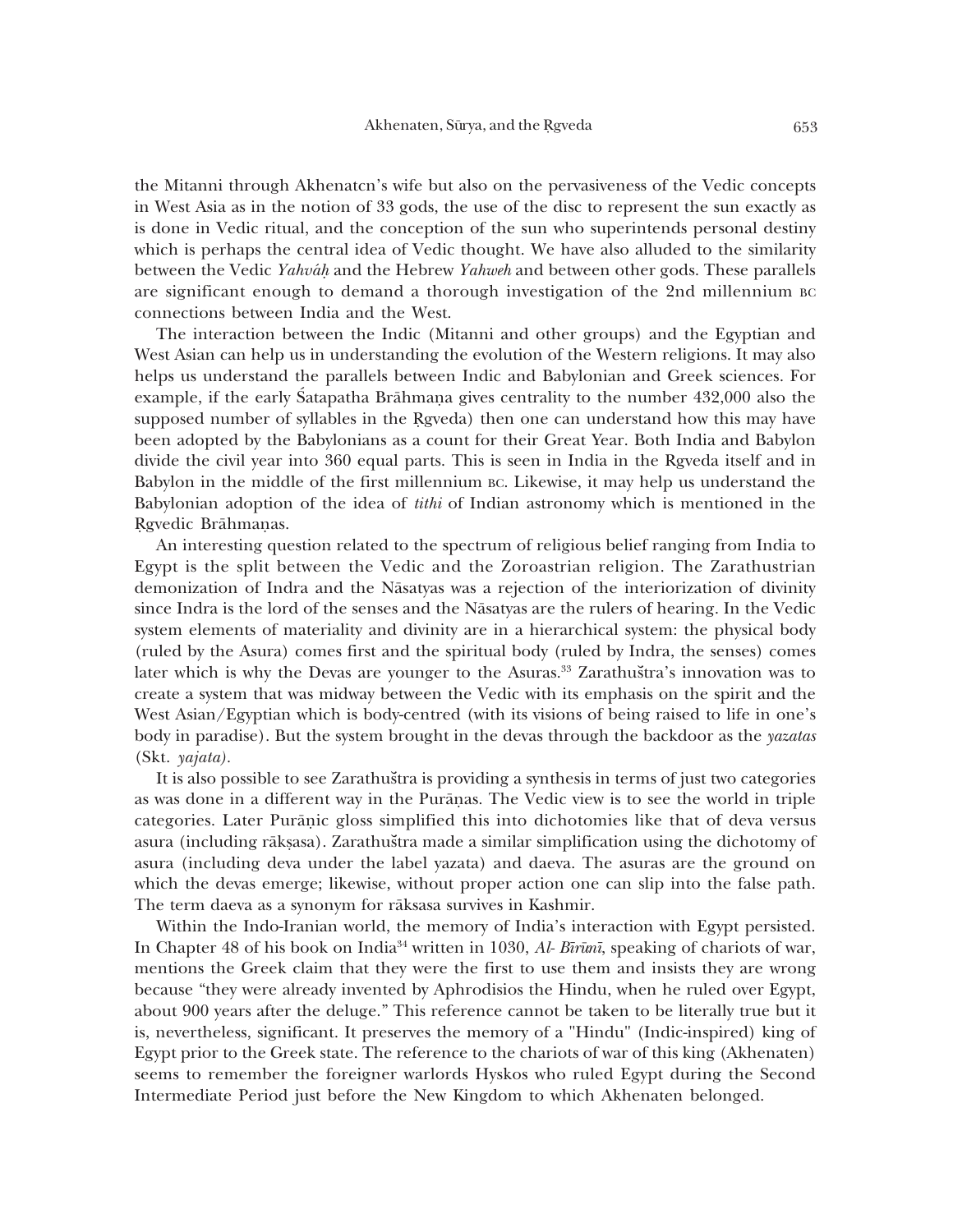## **NOTES AND REFERENCES**

- 1. Hromnik, Indo-Africa.
- 2. Hornung, Akhenaten and the Religion of Light.
- 3. Moran (ed.), The Amarna Letters.
- $\overline{4}$ . Freud, Moses and Monotheism; Redford, Akhenaten, The Heretic King.
- 5. Kak, The Astronomical Code of the Rgveda.
- 6. Talageri, The Rigveda, A Historical Analysis; Bryant, The Quest for the Origins of Vedic Culture; Frawley, The Rig Veda and the History of India. In any event, the idea of the Indic connection is not the central point of the essay; rather it is the connection of the Akhenaten innovation with the Vedic tradition of the Mitannis.
- $7.$ Encyclopaedia Britannica, 1999; essay on Middle Eastern Religions, page 115. See, also, Aubet, The Phoenicians and the West. 1993.
- 8. Mallory, In Search of the Indo-Europeans.
- 9. Kak, The Astronomical Code of the Rgveda.
- 10. Burrow, 1973.
- 11. Feuerstein, Kak, Frawley, In Search of the Cradle of Civilization; Kak, The Wishing Tree.
- 12. Kenoyer, Ancient Cities of the Indus Valley Civilization.
- 13. Kak, The Astronornical Code of the Rgveda.
- 14. mahān vrīhyaparāhna-grstīsvāsa-jābāla-bhāra-bhārata-hailihila-raurava-pravrddhesu (6.2.38); apart from this 4.3.98 mentions Väsudeva and Arjuna and 8.3.95 mentions Yudhisthira. The significance of the sūtra 6.2.38 consists of the fact that the term Mahābhārata is a technical term implying the 100,000 verse epic and not the story which undoubtedly was an old one.
- $15.$ Agrawala, India As Known to Pāṇini.
- See the Introduction by G.C. Pande and the article by Susmita Pande in Pande (ed.), Life, Thought and Culture 16. in India (from c  $600BC$  to c AD 300).
- 17. Kak, The Asvamedha: The Rite and its Logic.
- 18. Dumont, 1947.
- 19. Burrow, op cit., page 134.
- 20. Burrow, op cit., page 134.
- 21. Boyce, Zoroastrians; Herzfeld, Zoroaster.
- 22. Freud, op cit; Osman, 2002.
- 23. Cohen and Westbrook (eds.), Amarna Diplomacy.
- 24. Kak, "Vena, Veda, Venus."
- 25. Kak, The Wishing Tree.
- 26. Lal The Earliest Civilization of South Asia.
- 27. For the full text of the hymn, see Pritchard, 1958, pages 227-230. The Aten (also spelt Aton) had a dogmatic name written within a royal cartouche and including the three old solar deities, Re, Har, and Shu. Re is the Egyptian, sun god and creator god, usually depicted in human form with a falcon head, crowned with the sun disc encircled by the uraeus (a stylized representation of the sacred cobra). The sun itself was taken to be either his body or his eye. He was said to traverse the sky each day in a solar barque and pass through the underworld each night on another solar barque to reappear in the east each morning. Har (Horus) is the Egyptian sky god, usually depicted as a falcon or in human form with the head of a falcon. The sun and the moon are said to be his eyes. Son of Isis and the dead Osiris, he was born at Khemmis in the Nile Delta, and Isis hid him in the papyrus marshes to protect him against Seth, his father's murderer. Shu is the primordial Egyptian god of the air and supporter of the sky. In the Heliopolitan creation myth, Shu was, with his sister Tefnut, one of the first deities created by the sun god Atum.

The preamble of the hymn is: "Praise of Re Har-akhti, Rejoicing on the Horizon, in His Name as Shu Who Is in the Aton-disc, living forever and ever; the living great Aton who is in jubilee, lord of all that the Aton encircles, lord of heaven, lord of earth, lord of the House of Aton in Akhet-Aton; (and praise of) the King of Upper and Lower Egypt, who lives on truth, the Lord of the Two Lands: Nefer-kheperu-Re Wa-en-Re; the Son of Re, who lives on truth, the Lord of Diadems: Akh-en-Aton, long in his lifetime; (and praise of) the Chief Wife of the King, his beloved, the Lady of the Two Lands: Nefer-neferu-Aton Nefert-iti, living, healthy, and youthful forever and ever; (by) the Fan-Bearer on the Right Hand of the King ... Eye." (Preamble translated by John Wilson in Pritchard, 1958).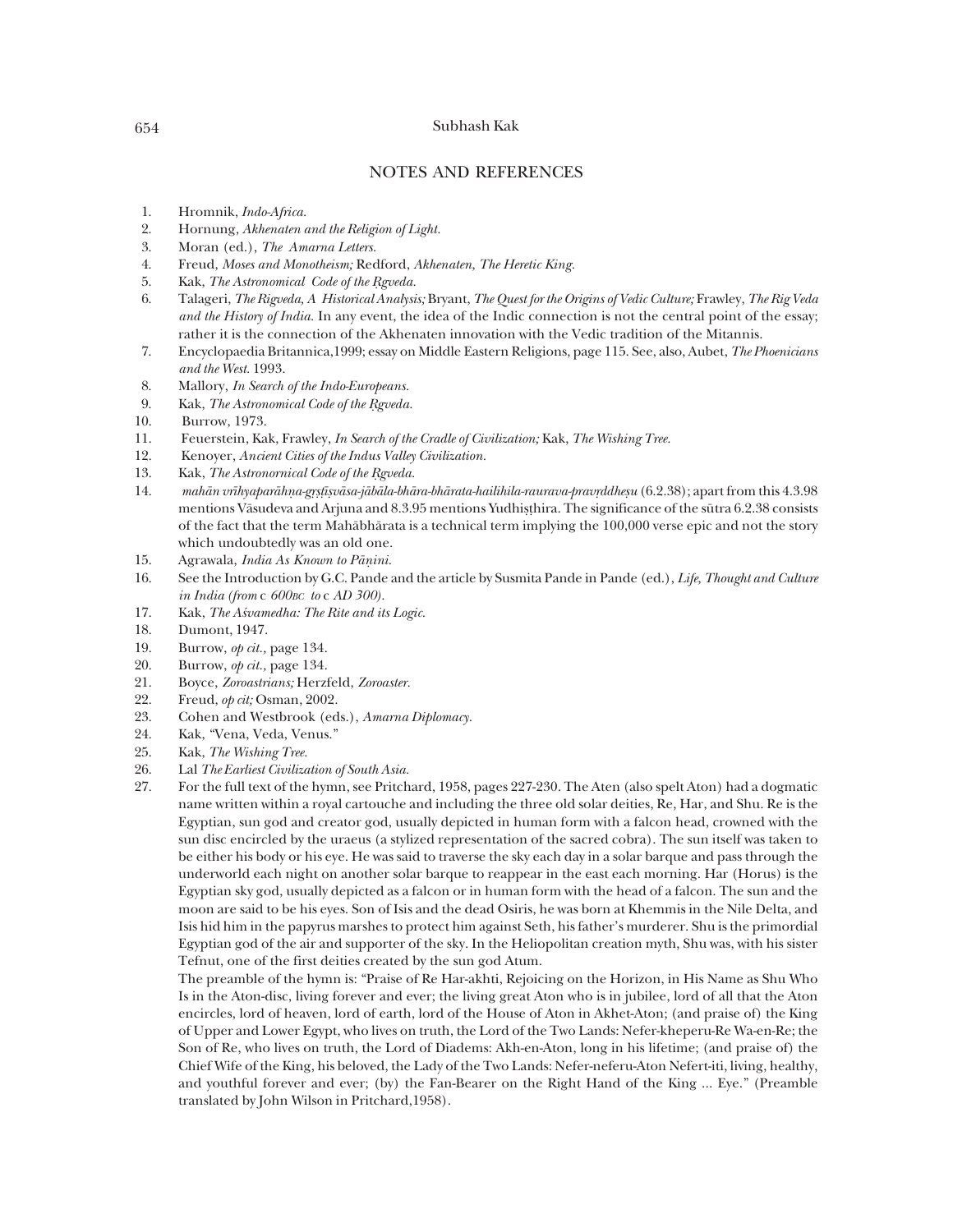Akhenaten, Sūrya, and the Rgveda

- 28. Note that Biblical Yahweh is also spelt Yehweh or Yahvah; in Hebrew only the consonants YHWH are used. For its Indic usage: *vahva* occurs in RV 10.110; *vahváh* in RV 3.1, 3.5, 4.5, 4.7, 4.58, 5.1, 7.6, 7.8, 9.75, and 10.11; yahvám in RV 1.36; 3.3; 4.5; 5.16; 8.13 10.92; yahvāsya in RV3.2 and 3.28.
- 29. Freud, op cit.
- Freud, op cit., page 175. 30.
- Panikkar, The Vedic Experience. 31.
- 32. Griffith, Hymns of the Rigveda.
- 33. Kak, The Gods Within.
- 34. Sachau, Alberuni's India, vol 1, page 407.

## **BIBLIOGRAPHY**

- Agrawala, V.S., 1953. *India As Known to Pānini*. University of Lucknow, Lucknow.
- Aubet, M.E., 1993. The Phoenicians and the West. Cambridge University Press, New York.
- Boyce, M., 2001. Zoroastrians. Routledge, London.
- Bryant, E., 2001. The Quest for the Origins of Vedic Culture. Oxford University Press, Oxford.
- Burrow, T., 1973. The proto-Indo-aryans. J. of the Royal Asiatic Society, 2: 123-140.
- Cohen, R., and Westbrook, R. (eds.), 2000. Amarna Diplomacy. Johns Hopkins University Press, Baltimore.
- Dumont, P.-E., 1947. Indo-aryan names from Mitanni, Nuzi, and Syrian documents. Journal of American Oriental Society, 67: 251-253.
- Feuerstein, G., S., Kak and David Frawley, 2001 (1995). In Search of the Cradle of Civilization. Quest Book, Wheaton.
- Frawley, D., 2001. The Rig Veda and the History of India. Aditya Prakashan, New Delhi.
- Freud, S., 1987 (1934). Moses and Monotheisrn. Random House, New York.
- Griffith, R.T.H., 1987 (1889). Hymns of the Rigveda. Munshiram Manoharlal, New Delhi.
- Herzfeld, E., 1947. Zoroaster and His World. Princeton University Press, Princeton.
- Hornung, E., 2001. Akhenaten and the Religion of Light. Cornell University Press. Ithaca.
- Hromnik C., 1981. Indo-Africa. Juta & Company, Cape Town.
- Kak, S., 1996. Vena, Veda, Venus. Adyar Library Bulletin, 60: 229-239.
- Kak, S., 2000. The Astronomical Code of the Reveda. Munshiram Manoharlal, New Delhi.
- Kak, S., 2001. The Wishing Tree: The Presence and Promise of India. Munshiram Manoharlal, New Delhi.
- Kak, S., 2002. The Asvamedha: The Rite and its Logic. Motilal Banarsidass, Delhi.
- Kak, S., 2002. The Gods Within. Munshiram Manoharlal, New Delhi.
- Kazanas, N., 1999. The Rgveda and Indo-Europeans. Annals of the Bhandarkar Oriental Re search Institute, 80:15-42.
- Kenoyer, J.M. 1998. Ancient Cities of the Indus Valley Civilization. Oxford University Press, Karachi.
- Lal, B.B., 1997. The Earliest Civilization of South Asia. Aryan Books International, Delhi.
- Mallory, J.P., 1989. In Search of the Indo-Europeans. Thames and Hudson, London.
- Moran W.A., (ed.), 2002. The Amarna Letters. Johns Hopkins University Press, Baltimore.
- Osman, A., 2002. Moses and Akhenaten: The Secret History of Egypt at the Time of the Exodus. Inner Traditions, Rochester.
- Pande, G.C. (ed.), 2001. Life, Thought and Culture in India (from c. 600 BC to c. AD 300). Centre for Studies in Civilizations, New Delhi.
- Panikkar, R., 1983. The Vedic Experience. Motilal Banarsidass, Delhi.
- Pritchard, J.B., (ed.), 1958. The Ancient Near East Volume 1: An Anthology of Texts and Pictures. Princeton University Press, Princeton.